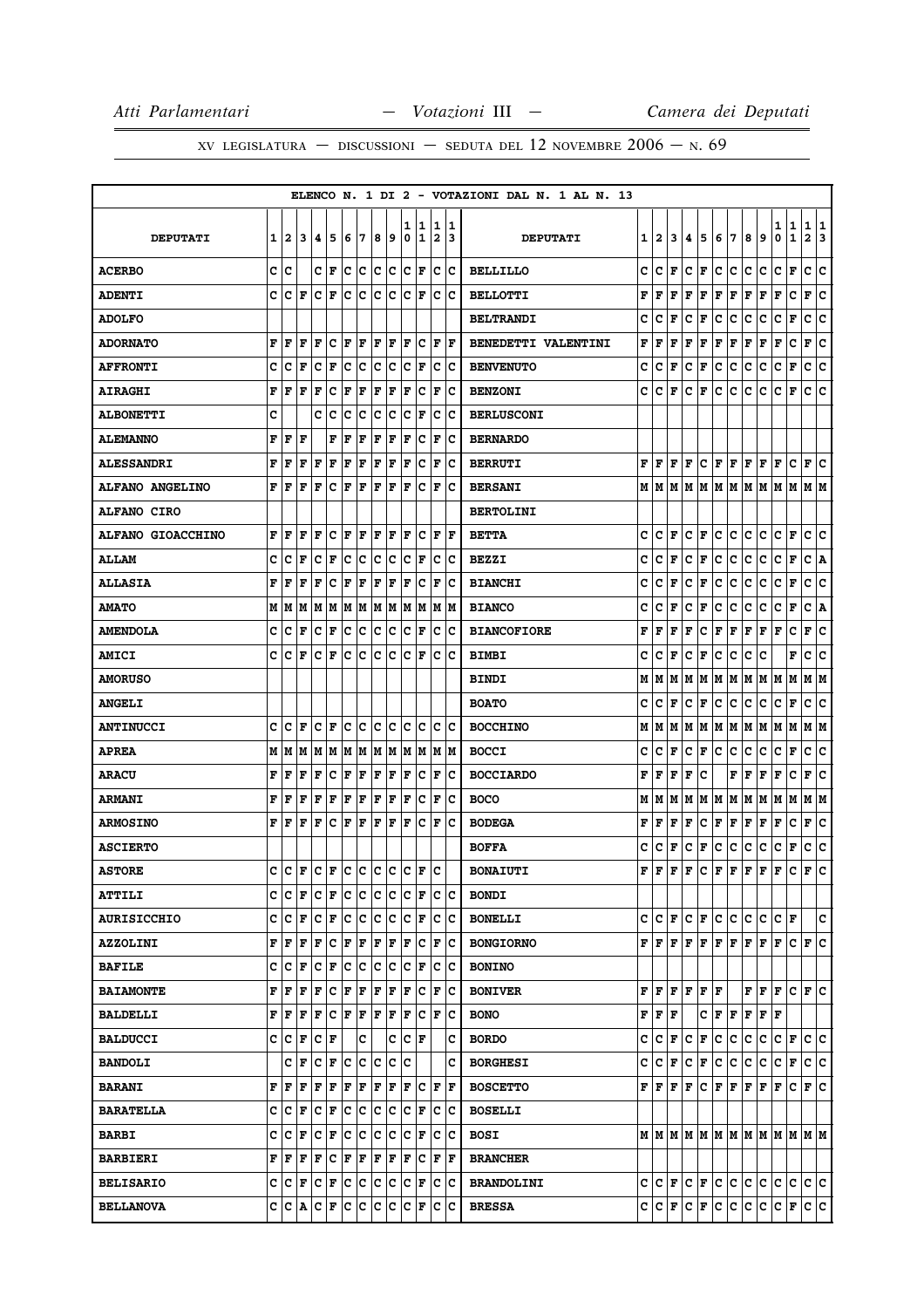|                     |   |              |                                               |     |             |     |     |     |     |        |                  |                              |        | ELENCO N. 1 DI 2 - VOTAZIONI DAL N. 1 AL N. 13 |   |                                           |                                   |             |              |     |              |      |                                                                       |        |                      |                   |        |
|---------------------|---|--------------|-----------------------------------------------|-----|-------------|-----|-----|-----|-----|--------|------------------|------------------------------|--------|------------------------------------------------|---|-------------------------------------------|-----------------------------------|-------------|--------------|-----|--------------|------|-----------------------------------------------------------------------|--------|----------------------|-------------------|--------|
| <b>DEPUTATI</b>     | 1 | $\mathbf{2}$ | 3                                             | 4   | 5           | 6   | 7   | 8   | 9   | 1<br>0 | 1<br>$\mathbf 1$ | 1<br>$\overline{\mathbf{2}}$ | 1<br>3 | <b>DEPUTATI</b>                                | 1 | 2                                         | 3                                 | 4           | 5            | 6   | 17           | 8    | 9                                                                     | 1<br>0 | 1<br>$\mathbf{1}$    | 1<br>$\mathbf{2}$ | 1<br>3 |
| <b>BRICOLO</b>      |   | FF           | ΙF                                            |     | c           | lF. |     | F   | F   | l F    | c                |                              |        | <b>CASTIELLO</b>                               | F | F                                         | F                                 | F           | F            | F   | F            | F    | F                                                                     | F      | с                    | F                 | c      |
| <b>BRIGANDI'</b>    |   |              |                                               |     |             |     |     |     |     |        |                  |                              |        | <b>CATANOSO</b>                                |   | F                                         | F                                 | F           | c            | F   | F            | F    | F                                                                     | F      | с                    | F                 | lc.    |
| <b>BRIGUGLIO</b>    |   |              |                                               |     |             |     |     |     |     |        |                  |                              |        | <b>CATONE</b>                                  |   |                                           |                                   |             |              |     |              |      |                                                                       |        |                      |                   |        |
| <b>BRUGGER</b>      | c | с            | F                                             | Iс  | ΙF          | lc. | Iс  | lc. | Iс  | c      | F                | c                            | A      | <b>CECCACCI RUBINO</b>                         | F | F                                         | F                                 | F           | c            | F   | F            | F    | F                                                                     | F      | с                    | F                 | Iс     |
| <b>BRUNO</b>        | F | F            | F                                             |     |             |     |     |     |     |        |                  |                              | c      | <b>CECCUZZI</b>                                | c | c                                         | F                                 | c           | $\mathbf{F}$ | c   | с            | с    | с                                                                     | с      | F                    | с                 | c      |
| <b>BRUSCO</b>       | F | F            | F                                             | F   | c           | F   | F   | F   | F   | ΙF     | c                | ΙF                           | Ιc     | <b>CENTO</b>                                   | М | M                                         | M                                 | M           | M            | M   | M            | M  M |                                                                       | M M    |                      | M  M              |        |
| <b>BUCCHINO</b>     | c | c            | F                                             | c   | F           | c   | c   | с   | c   | c      | F                | c                            | c      | <b>CERONI</b>                                  | F | F                                         | F                                 | F           | с            | F   | F            | F    | F                                                                     | F      | с                    | F                 | с      |
| <b>BUEMI</b>        | с | с            | F                                             | c   | F           | c   | c   | c   | c   | c      | F                | c                            | Ιc     | <b>CESA</b>                                    | F | F                                         | F                                 | F           |              | F   | F            | Г    | F                                                                     | г      | c                    | F                 | c      |
| <b>BUFFO</b>        | C | c            | ΙF                                            | c   | $\mathbf F$ | c   | c   | c   | с   | c      | F                | c                            | c      | <b>CESARIO</b>                                 | c | c                                         | F                                 | с           | F            |     | с            | с    | c                                                                     | c      | F                    | c                 | c      |
| <b>BUGLIO</b>       |   |              |                                               |     |             |     |     |     |     |        |                  |                              |        | <b>CESARO</b>                                  |   | F                                         |                                   |             |              |     |              |      | F                                                                     | F      | c                    | F                 | F      |
| <b>BUONFIGLIO</b>   | F | F            | F                                             | F   | ΙF          | F   | ΙF  | F   | F   | ΙF     | c                | ΙF                           | Ιc     | <b>CESINI</b>                                  | c | с                                         | F                                 | с           | F            | с   | c            | c    | c                                                                     | с      | F                    | с                 | lc.    |
| <b>BUONTEMPO</b>    | F | F            | F                                             | F   | F           | F   | F   | F   | F   | F      | c                | F                            | c      | <b>CHIANALE</b>                                | c | c                                         | F                                 | c           | F            | c   | с            | с    | с                                                                     | с      | F                    | с                 | c      |
| <b>BURCHIELLARO</b> | c | c            | F                                             | c   | F           | с   | ∣c  | c   | c   | c      | F                | c                            | Iс     | <b>CHIAROMONTE</b>                             |   |                                           |                                   |             |              |     |              |      |                                                                       |        |                      |                   | c      |
| <b>BURGIO</b>       | c | c            | F                                             | c   | F           | c   | c   | с   | c   | c      | F                | c                            | Iс     | CHICCHI                                        | c | с                                         | F                                 | c           | F            | c   | с            | с    | с                                                                     | с      | F                    | с                 | c      |
| <b>BURTONE</b>      | c | c            | F                                             | c   | $\mathbf F$ | c   | c   | c   | c   | c      | F                | c                            | c      | CHITI                                          | c | c                                         | F                                 | c           | F            | с   | с            | c    | c                                                                     | с      | F                    | c                 | c      |
| <b>CACCIARI</b>     | C | c            | A                                             | c   | $\mathbf F$ | C   | c   | c   | lc  | C      | F                | lc                           | c      | <b>CIALENTE</b>                                |   |                                           | F                                 | c           | F            | c   | с            | c    | c                                                                     | c      | F                    | c                 | c      |
| <b>CALDAROLA</b>    | c | c            | F                                             | c   | F           | c   | c   | c   |     | c      | F                | c                            | Ιc     | <b>CICCHITTO</b>                               | F | l F                                       | F                                 | F           | с            | F   | F            | F    | F                                                                     |        | c                    | F                 | Ιc     |
| <b>CALGARO</b>      | c | c            | F                                             | c   | F           | c   | c   | c   | с   | c      | F                | c                            | Iс     | CICCIOLI                                       | F | F                                         | F                                 | F           | F            | F   | F            | F    | F                                                                     | F      | c                    | F                 | ΙF     |
| <b>CALIGIURI</b>    | F | F            | F                                             | F   | C           | F   | F   | F   | F   | F      | F                | F                            | ΙF     | CICU                                           | F | F                                         | F                                 | F           | c            |     | F            | F    |                                                                       |        | c                    | F                 |        |
| <b>CAMPA</b>        | F | F            | F                                             | F   | c           | F   | F   | F   | F   | F      | c                | l F                          |        | <b>CIOCCHETTI</b>                              | F | c                                         | F                                 | F           | c            | F   | F            | F    | F                                                                     | F      | c                    | F                 | Ιc     |
| <b>CANCRINI</b>     | c | c            | F                                             | c   | F           | c   | c   | c   | c   | c      | F                | c                            | c      | <b>CIOFFI</b>                                  | c | c                                         | F                                 | c           | F            |     | c            | c    | c                                                                     | с      | F                    | с                 | c      |
| CANNAVO'            | c | c            |                                               | c   | $\mathbf F$ | c   | c   | c   | c   | c      | F                | c                            | c      | CIRIELLI                                       | F | F                                         | F                                 | F           | F            | Г   | F            | Г    | $\mathbf{F}$                                                          | F      | c                    | F                 | c      |
| <b>CAPARINI</b>     | F | F            | F                                             | F   | $\mathbf F$ | F   | F   | F   | F   | F      | c                | F                            | c      | CIRINO POMICINO                                | М | м                                         | M                                 | M           | M            | M   | M            | M    | M                                                                     | M      | M                    | M   M             |        |
| <b>CAPEZZONE</b>    | М | M            | M                                             | M   | M           | M   | M   | M   | M   | M      | M                | M                            | M      | <b>CODURELLI</b>                               | c | c                                         | F                                 | c           | F            | c   | с            | с    | с                                                                     | с      | F                    | c                 | Ιc     |
| CAPITANIO SANTOLINI | F | F            | F                                             | F   | F           | F   | F   | F   | F   | F      | c                | F                            | c      | <b>COGODI</b>                                  | c | c                                         | F                                 | c           | F            | c   | c            | с    | c                                                                     | c      | F                    | c                 | c      |
| <b>CAPODICASA</b>   |   | M M          | lМ                                            | M   | M           | M   | M   | M   | M   | M      | M                | M                            | M      | <b>COLASIO</b>                                 | c | c                                         | F                                 | c           | F            | c   | c            | c    | c                                                                     | c      | F                    | c                 | lc.    |
| <b>CAPOTOSTI</b>    | с | c            | F                                             | с   | F           | c   | c   | IС  | с   | c      | F                | c                            | Iс     | COLUCCI                                        |   |                                           |                                   |             |              |     |              |      | $M$   $M$   $M$   $M$   $M$   $M$   $M$   $M$   $M$   $M$   $M$   $M$ |        |                      |                   |        |
| <b>CARBONELLA</b>   | C | c            | l F                                           | Iс  | F           | lc. | c   | c   | c   | c      | F                | lc.                          | lc     | <b>COMPAGNON</b>                               |   | ${\bf F} \,   \, {\bf F} \,   \, {\bf F}$ |                                   |             | c            | F   | F            | F F  |                                                                       | F      | с                    | F C               |        |
| <b>CARDANO</b>      |   |              |                                               |     |             |     |     |     |     |        |                  |                              |        | <b>CONSOLO</b>                                 | F | F                                         |                                   | F F         | lc.          | F   | F            | F    | F                                                                     | F      | c                    | F C               |        |
| <b>CARDINALE</b>    | c | c            | l F                                           | c   | l F         | lc. | lc. | c   | Ιc  | c      | F                | c                            | lc     | CONTE GIANFRANCO                               | F | F                                         | F                                 | $\mathbf F$ | c            | F   | F            | F    | F                                                                     | F      | c                    | F C               |        |
| <b>CARFAGNA</b>     | F | F            | F                                             | F   | c           | F   | F   | F   | F   | F      | Iс               | F                            | Ιc     | <b>CONTE GIORGIO</b>                           | F | F                                         | F                                 | F           | c            | F F |              | F F  |                                                                       | F      | с                    | F C               |        |
| <b>CARLUCCI</b>     | F | F            | F                                             | F   | c           | F   | F   | F   | F   | F      | c                | F                            | Ιc     | <b>CONTENTO</b>                                | F | A                                         |                                   | F F         | c            | F F |              | F F  |                                                                       | F      | c                    | F C               |        |
| <b>CARRA</b>        | c | ١c           | F                                             | lc. | l F         | lc. | lc. | lc. | lc. | c      | F                | c                            | Ιc     | CONTI GIULIO                                   | F |                                           |                                   |             |              | F   |              | F    |                                                                       | F      |                      | F C               |        |
| <b>CARTA</b>        |   |              |                                               |     |             |     |     |     |     |        |                  |                              |        | CONTI RICCARDO                                 |   |                                           |                                   | F A F F F   |              | F F |              | F F  |                                                                       | F C    |                      | F C               |        |
| <b>CARUSO</b>       | c | c            | ΙF                                            | c   | l F         | c   | c   | c   | lc  | c      | F                | c                            | Ιc     | <b>CORDONI</b>                                 | c | $ {\bf C}  {\bf F} $                      |                                   | c           | F            | c   | c            | c    | с                                                                     | с      | F                    | c  c              |        |
| <b>CASERO</b>       | F | F            | F                                             | F   | Iс          | F   | F   | F   | F   | l F    | lc.              | F                            | lc     | COSENTINO LIONELLO                             | c |                                           | $ {\tt C} \,  $ $\bf F \,$        | c           | F            | c   | c.           | C    | lc.                                                                   | lc.    | F                    | c c               |        |
| <b>CASINI</b>       |   | MM           | lм                                            |     |             |     |     |     |     |        |                  | M  M  M  M  M  M  M  M  M  M |        | COSENTINO NICOLA                               | F |                                           |                                   | F           | F            | F   | F F          |      |                                                                       |        |                      |                   |        |
| <b>CASSOLA</b>      | c | с            | F                                             | Iс  | F           | lc. | lc. | lc. | lc. | Ιc     |                  | c                            | ١c     | <b>COSENZA</b>                                 |   |                                           | FFF                               |             |              | F   | $\mathbf{F}$ | F F  |                                                                       |        | $C  \mathbf{A}  C$   |                   |        |
| <b>CASTAGNETTI</b>  |   |              | $M$   $M$   $M$   $M$   $M$   $M$   $M$   $M$ |     |             |     |     |     |     |        |                  | M  M  M  M                   |        | <b>COSSIGA</b>                                 |   |                                           | ${\bf F}$ $\bf F$ $\bf F$ $\bf F$ |             |              | F F |              |      | F F F                                                                 |        | $ {\bf C}  {\bf F} $ |                   |        |
| <b>CASTELLANI</b>   | F | ΙF           | F                                             | F   | c           | F   | F   | F   |     |        | c                | F                            | Iс     | <b>COSTA</b>                                   |   |                                           | ${\bf F}$ $\bf{F}$ $\bf{F}$       | F           | F            | F   | F            | F F  |                                                                       | F      | c                    | F C               |        |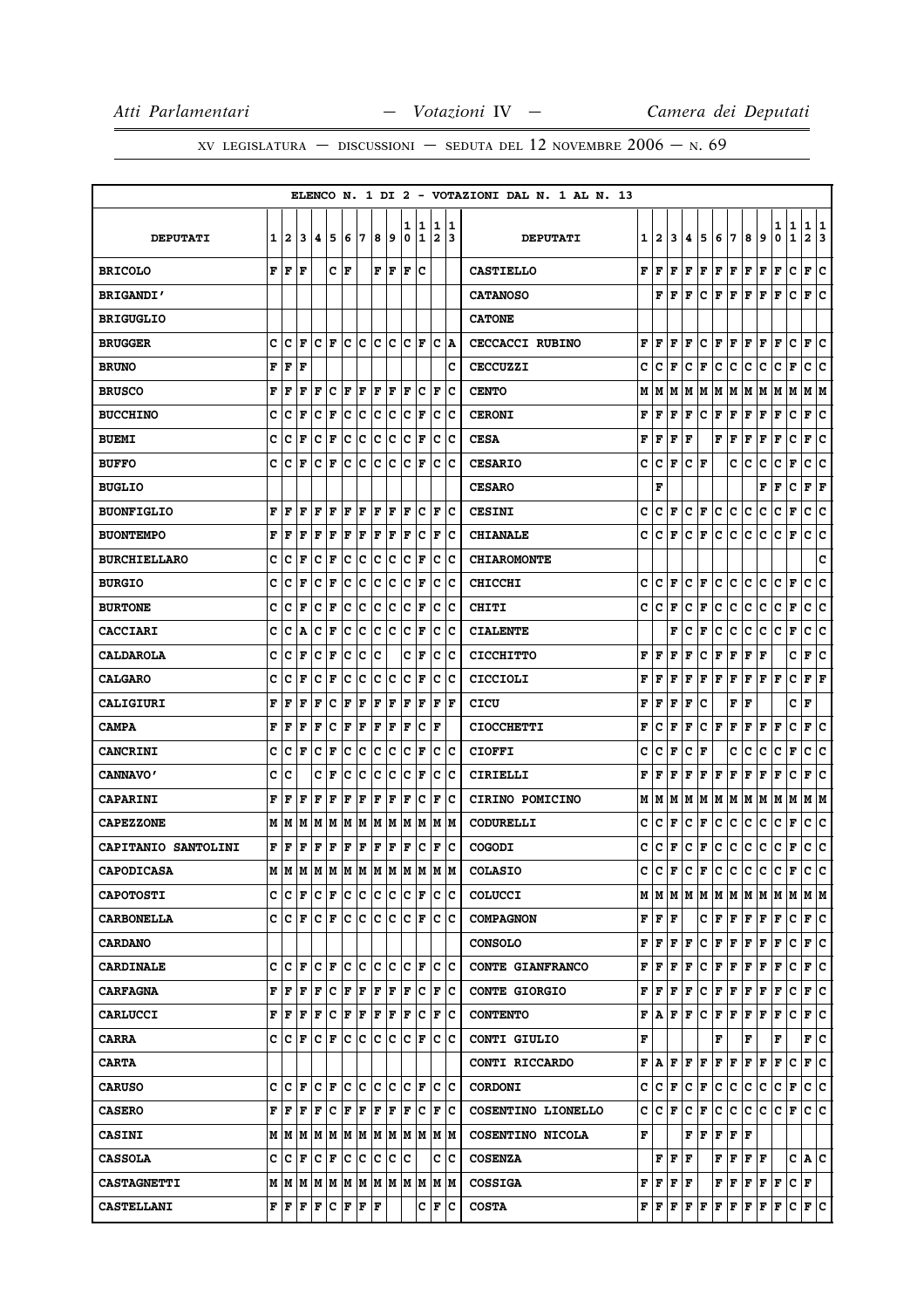|                     |   |     |                      |                        |     |     |                   |     |     |        |                               |                              |                      | ELENCO N. 1 DI 2 - VOTAZIONI DAL N. 1 AL N. 13 |   |                      |   |     |                                                                                   |     |           |    |     |                      |                               |                   |        |
|---------------------|---|-----|----------------------|------------------------|-----|-----|-------------------|-----|-----|--------|-------------------------------|------------------------------|----------------------|------------------------------------------------|---|----------------------|---|-----|-----------------------------------------------------------------------------------|-----|-----------|----|-----|----------------------|-------------------------------|-------------------|--------|
| <b>DEPUTATI</b>     | 1 | 2   | 3                    | 4                      | 5   | 6   | 7                 | 8   | و ا | ı<br>0 | 1<br>$\mathbf{1}$             | 1<br>$\overline{\mathbf{2}}$ | 1<br>3               | <b>DEPUTATI</b>                                |   | $1 \, 12$            | 3 | 4   | 5                                                                                 | 6   | 7         | 8  | 9   | 1<br>0               | 1<br>1                        | 1<br>$\mathbf{2}$ | 1<br>3 |
| <b>COSTANTINI</b>   | c | с   | ΙF                   | c                      | ΙF  | c   | c                 | c   | c   | c      | F                             | c                            | IС                   | DI CAGNO ABBRESCIA                             |   | $F$ $\overline{F}$   | F | lF. | F                                                                                 | lF. | l F       | F  | F   | F                    | c                             |                   | C      |
| <b>COTA</b>         | F | F   | F                    | F                      | c   | F   | F                 | F   | F   | F      | c                             | F                            | c                    | <b>DI CENTA</b>                                |   |                      |   |     |                                                                                   |     |           |    |     |                      |                               |                   |        |
| <b>CRAPOLICCHIO</b> | c | c   | c                    | c                      | c   | c   | c                 | с   | c   | с      | F                             | c                            | c                    | DI GIOIA                                       | c | lC.                  | F | с   | F                                                                                 | c   | c         | c  |     | c                    |                               |                   |        |
| <b>CRAXI</b>        | F | F   | F                    | F                      | F   | F   | F                 | F   | F   | F      | c                             | F                            | Ιc                   | DI GIROLAMO                                    | c | c                    | F | c   | F                                                                                 | c   | c         | с  | c   | c                    | F                             | с                 | c      |
| <b>CREMA</b>        | c | c   | F                    | c                      | F   | c   | c                 | c   | c   | c      | F                             | c                            | с                    | <b>DILIBERTO</b>                               | c | c                    | F | с   | F                                                                                 | c   | с         | c  | c   | c                    | F                             | с                 | c      |
| CRIMI               | F | F   | F                    | F                      | c   | F   | F                 | F   | F   | ΙF     | c                             | F                            | с                    | <b>DIOGUARDI</b>                               | c | c                    | F | c   | F                                                                                 | А   | с         | c  | c   | c                    | F                             | с                 | ∣c     |
| <b>CRISAFULLI</b>   | c | c   | F                    | c                      | F   | c   | c                 | c   | F   | c      | F                             | c                            | c                    | <b>DIONISI</b>                                 | F | c                    | F | F   | F                                                                                 | F   | ΙF        | F  | F   | F                    | c                             | F                 | c      |
| <b>CRISCI</b>       | c | c   | F                    | с                      | F   | c   | c                 | c   | c   | c      | F                             | c                            | ΙC                   | <b>DI PIETRO</b>                               | M | M                    | M | M   | M                                                                                 |     | M   M   M |    | M   | M                    | M                             | M  M              |        |
| <b>CROSETTO</b>     | F | F   | F                    | F                      | c   | F   | F                 | F   | F   | ΙF     | c                             | F                            | c                    | D'IPPOLITO VITALE                              | F | F                    | F | F   | F                                                                                 | F   | F         | F  | F   | F                    | c                             | F                 | c      |
| <b>CUPERLO</b>      | c | с   | F                    | c                      | F   | c   | c                 | c   | c   | с      | F                             | c                            | Ιc                   | DI SALVO                                       | c | с                    | F | с   | F                                                                                 | c   | с         | c  | c   | c                    | F                             | с                 | с      |
| 0'AGRO'             | F | F   | F                    | F                      | F   | F   | F                 | F   | F   | F      | c                             | F                            | F                    | DI VIRGILIO                                    | F | F                    | F | F   | c                                                                                 | F   | F         | F  | F   | F                    | c                             | F                 | c      |
| <b>D'ALEMA</b>      | М | IМ  | M                    | M                      | M   | M   | M                 | M   | M   | M      | M                             | M                            | IМ                   | <b>DONADI</b>                                  | c | с                    | F | c   | F                                                                                 | c   | c         |    | c   |                      |                               | c                 |        |
| <b>D'ALIA</b>       | F | F   | F                    | F                      | c   | F   | F                 | F   | F   | F      | c                             | F                            | c                    | <b>DOZZO</b>                                   |   |                      |   |     |                                                                                   |     |           |    |     |                      |                               |                   |        |
| <b>D'AMBROSIO</b>   | c | c   | F                    | c                      | F   | c   | c                 | c   | с   | c      | F                             | c                            | с                    | <b>DRAGO</b>                                   |   |                      |   |     |                                                                                   |     |           |    |     |                      |                               |                   |        |
| <b>DAMIANO</b>      | Μ | M   | M                    | M                      | M   | M   | M                 | M   | M   | M      | M                             | M                            | M                    | DUILIO                                         | с | с                    | F | c   | F                                                                                 | c   | lc.       | c  | с   | c                    | F                             | c                 | Iс     |
| <b>D'ANTONA</b>     | c | c   | F                    | c                      | F   | c   | c                 | с   | c   | с      | F                             | c                            | c                    | <b>D'ULIZIA</b>                                | c | c                    | F |     |                                                                                   | c   |           | c  | c   | c                    | F                             | с                 | с      |
| <b>D'ANTONI</b>     | М | M   | M                    | M                      | M   | M   | M                 | M   | M   | M      | M                             | Μ                            | M                    | <b>DURANTI</b>                                 | c | c                    | F | с   | F                                                                                 | c   | с         | с  | c   | с                    | F                             | с                 | C      |
| <b>DATO</b>         | c | c   | F                    | c                      | F   | c   | c                 | c   | c   | c      | F                             | c                            | Ιc                   | <b>DUSSIN</b>                                  | F | F                    | F | F   | F                                                                                 | F   | F         | F  | F   | F                    | c                             | F                 | c      |
| DE ANGELIS          | c | Iс  | F                    | c                      | F   |     | c                 | c   | с   | c      | F                             | c                            | с                    | <b>EVANGELISTI</b>                             | c | c                    | F | c   | F                                                                                 | c   | c         | c  | c   | c                    | F                             | с                 | c      |
| DE BIASI            | c | c   | F                    | c                      | F   | c   | ∣c                | c   | c   | c      | F                             | c                            | Iс                   | <b>FABBRI</b>                                  | F | F                    | F | F   | F                                                                                 | F   | F         | F  | F   | F                    | c                             | F                 | c      |
| DE BRASI            | C | c   | F                    | c                      | F   | c   | c                 | c   | с   | c      | F                             | c                            | с                    | <b>FABRIS</b>                                  | м | IМ                   | M | M   | M                                                                                 |     | M   M     | M  | M   | M                    | M                             | M  M              |        |
| DE CASTRO           | Μ | M   | M                    | M                      | M   | M   | M                 | M   | M   | M      | M                             | M                            | M                    | <b>FADDA</b>                                   | c | c                    | F | c   | F                                                                                 | c   | с         | c  | c   | c                    | F                             | с                 | c      |
| DE CORATO           | F |     | F                    | F                      | F   | F   | F                 | F   |     | F      | c                             | F                            | c                    | <b>FALLICA</b>                                 | F | F                    | F | F   | с                                                                                 | F   | F         | F  | F   | F                    | c                             | F                 | c      |
| DE CRISTOFARO       | c | c   | F                    | c                      | c   | c   | c                 | c   | c   | c      | F                             | c                            | c                    | <b>FALOMI</b>                                  | c | с                    | F | c   | F                                                                                 | c   | c         | c  | c   | c                    | F                             | c                 |        |
| <b>DEIANA</b>       | М | M   | M                    | M                      | M   | M   | M                 | M   | M   | M      | M                             | M                            | lМ                   | <b>FARINA DANIELE</b>                          | c | c                    | F | с   | с                                                                                 | c   | с         | c  | c   | c                    | F                             | с                 | ∣c     |
| DE LAURENTIIS       | F | F   | F                    | F                      | F   | F   | F                 | F   | F   | F      | c                             | ΙF                           | c                    | <b>FARINA GIANNI</b>                           | c | c                    | c | с   | с                                                                                 | c   |           | c  | c   | c                    | $\mathbf F$                   | c                 | lc.    |
| <b>DELBONO</b>      | С | IС  | ΙF                   | $ {\bf C}  {\bf F} $   |     | IC. | C                 | c   | lc. |        | $ {\bf C}  {\bf F}  {\bf C} $ |                              |                      | <b>FARINONE</b>                                |   |                      |   |     |                                                                                   |     |           |    |     |                      | C C F C F C C C C C F C C     |                   |        |
| DEL BUE             | F | lF  | F                    | F                      | A   | F   | F                 | F   | F   | F      | A                             |                              | $ {\bf F}  {\bf A} $ | <b>FASCIANI</b>                                |   |                      |   |     | C C F C F C C C C                                                                 |     |           |    |     | $ {\bf C}  {\bf F} $ |                               | c c               |        |
| <b>DELFINO</b>      | c | F   | ΙF                   | F                      | Iс  | c   | F                 | F   | F   | F      | c                             | F                            | IС                   | <b>FASOLINO</b>                                |   |                      |   |     | ${\bf F}$ $\bf [F]$ $\bf F$ $\bf [F]$ $\bf F$ $\bf [F]$ $\bf F$ $\bf [F]$ $\bf F$ |     |           |    |     |                      | $ {\bf C}  {\bf F}  {\bf F} $ |                   |        |
| <b>D'ELIA</b>       | c | с   | F                    | с                      | F   | c   | c                 | c   | c   | c      | F                             | lc.                          | Ιc                   | <b>FASSINO</b>                                 |   |                      |   |     |                                                                                   |     |           |    |     |                      |                               |                   |        |
| DELLA VEDOVA        | F | lF. | F                    | F                      | c   | F   | F                 |     | F F | F      | ΙC                            | F                            | ΙC                   | FAVA                                           |   |                      |   |     |                                                                                   |     |           |    |     |                      | F F F F C F F F F F C F C     |                   |        |
| <b>DELL'ELCE</b>    | F |     | F F                  | F                      | IC. |     | $ {\tt C} \;  $ F |     |     |        | F F F C F                     |                              | Iс                   | <b>FEDELE</b>                                  |   |                      |   |     |                                                                                   |     |           |    |     |                      | F F F F C F F F F F C F C     |                   |        |
| DEL MESE            | c | IС  | l F                  | с                      | F   | F   | lC.               | lc. | IС  | c      | F                             | c                            | Ιc                   | <b>FEDI</b>                                    | c | $ {\bf C}  {\bf F} $ |   | lc. | F                                                                                 | ∣c∙ | ∣c∶       | ∣c | IC. | с                    | F                             | c c               |        |
| <b>D'ELPIDIO</b>    | c |     | $ {\tt C}\, $ F      | $ {\bf C}  {\bf F} $   |     | lc. | c                 |     | c c | ∣c∙    | F                             | lc.                          | Ιc                   | <b>FERRARA</b>                                 |   |                      |   |     |                                                                                   |     |           |    |     |                      |                               |                   |        |
| DE LUCA FRANCESCO   | F | F   | F                    | F                      | ΙF  | F   | F                 | l F |     |        | c                             | F                            | lF.                  | <b>FERRARI</b>                                 | c | $ {\bf C}  {\bf F} $ |   | C   | F                                                                                 |     | C C       | C  | lc. | $ {\bf C}  {\bf F} $ |                               | c c               |        |
| DE LUCA VINCENZO    |   |     |                      |                        |     |     |                   |     |     |        |                               |                              |                      | <b>FERRIGNO</b>                                |   |                      |   |     | $\bf{F}$ $\bf{F}$ $\bf{F}$ $\bf{F}$ $\bf{F}$ $\bf{F}$ $\bf{F}$ $\bf{F}$ $\bf{F}$  |     |           |    |     | F                    | С                             | F C               |        |
| <b>DE MITA</b>      |   | c   | F                    | Iс                     |     | c   | c                 | Ιc  |     | c      |                               | c                            | Ιc                   | <b>FIANO</b>                                   | с | $ C $ F              |   | c.  | F                                                                                 |     | c c       | ∣c | IC. | C F                  |                               | c c               |        |
| DE PICCOLI          | C | lc. | lF.                  | $ {\bf C}\>  {\bf F} $ |     | lc. | lc.               |     | c c |        | C F                           |                              | lc Ic                | <b>FILIPPESCHI</b>                             |   |                      |   |     | C C F C F C C C C                                                                 |     |           |    |     |                      | $ c _F c c$                   |                   |        |
| DE SIMONE           | c |     | $ {\bf C}  {\bf F} $ | $ {\bf C}  {\bf F} $   |     |     | c c               | ∣c. | IC. |        | $ C $ F $ C C$                |                              |                      | <b>FILIPPI</b>                                 |   |                      |   |     | $\bf  F  F  F  F  C  F  F  F  F  F$                                               |     |           |    |     |                      | C F C                         |                   |        |
| DE ZULUETA          | с | IС  | F                    | с                      | F   | IC. | lC.               | IС  | с   | IС     | F                             | IС                           | Ιc                   | FILIPPONIO TATARELLA                           |   |                      |   |     | F   F   F   F   F                                                                 |     |           |    |     |                      | C F C                         |                   |        |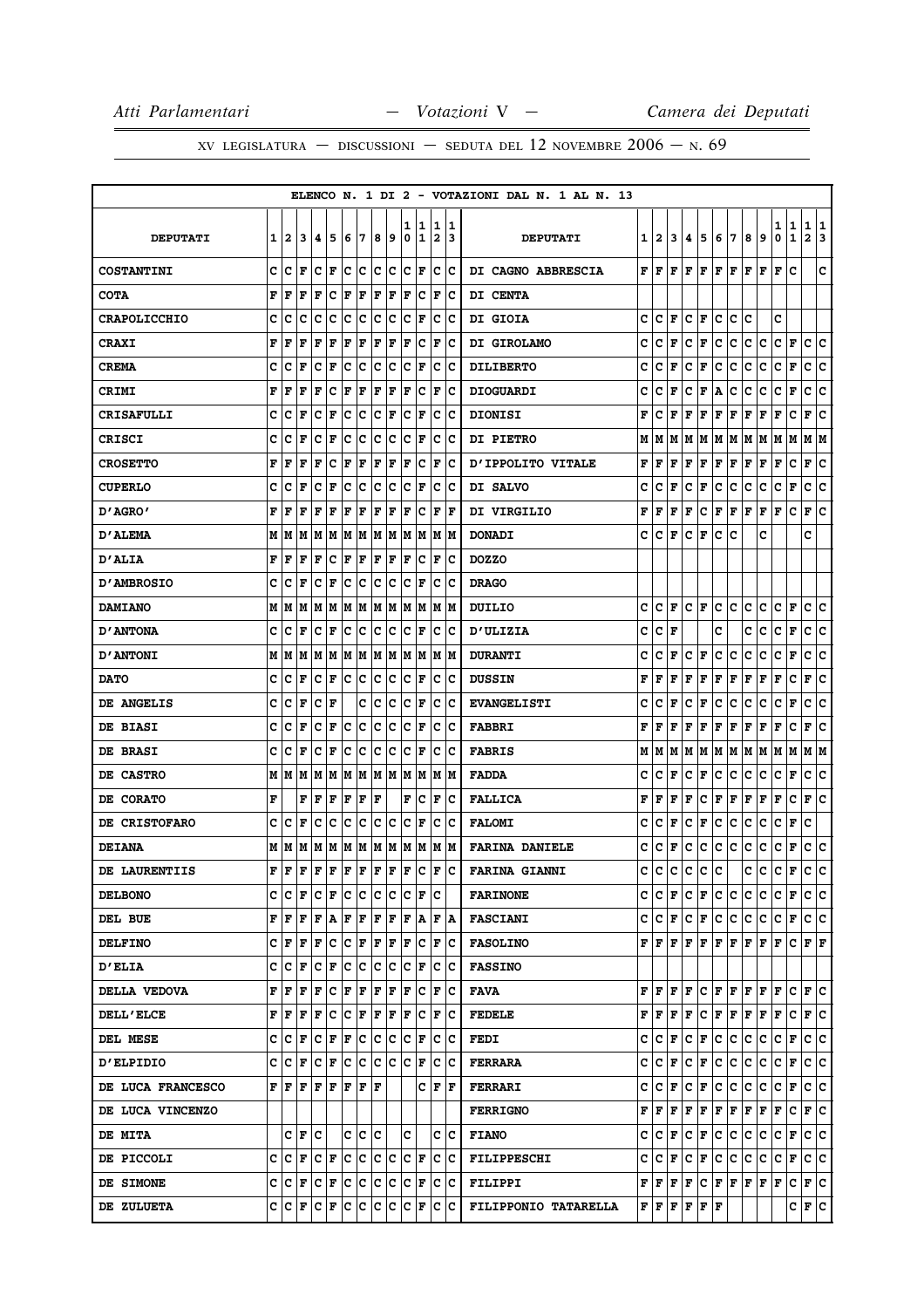XV LEGISLATURA - DISCUSSIONI - SEDUTA DEL 12 NOVEMBRE  $2006 - N.69$ 

|                             |   |              |     |     |             |     |     |     |    |        |                  |                              |        | ELENCO N. 1 DI 2 - VOTAZIONI DAL N. 1 AL N. 13                                                       |                             |                              |                           |
|-----------------------------|---|--------------|-----|-----|-------------|-----|-----|-----|----|--------|------------------|------------------------------|--------|------------------------------------------------------------------------------------------------------|-----------------------------|------------------------------|---------------------------|
| <b>DEPUTATI</b>             | 1 | $\mathbf{2}$ | 3   | 4   | 5           | 6   | 7   | 8   | 9  | 1<br>0 | 1<br>$\mathbf 1$ | 1<br>$\overline{\mathbf{2}}$ | 1<br>3 | 5<br>7<br>9<br><b>DEPUTATI</b><br>1<br>2<br>3<br>4<br>6<br>8                                         | 1<br>1<br>0<br>$\mathbf{1}$ | 1<br>$\overline{\mathbf{2}}$ | 1<br>3                    |
| <b>FINCATO</b>              | c | Iс           | F   | c   | l F         | lc. | c   | c   | Ιc | c      | F                | c                            | Ιc     | c<br>c<br>l F<br>c<br>F<br>c<br>c<br>c<br>c<br><b>GAROFANI</b>                                       | F<br>с                      | c                            | c                         |
| <b>FINI GIANFRANCO</b>      |   |              |     |     |             |     |     |     |    |        | c                | $\mathbf F$                  | c      | F<br>F<br>F<br>F<br>F<br>F<br>F<br>F<br>F<br><b>GASPARRI</b>                                         | F<br>c                      | F                            | c                         |
| <b>FINI GIUSEPPE</b>        | F | F            | F   | F   | C           | F   | l F | F   | F  | F      | C                | F                            | lc     | F<br>$\mathbf{F}$<br>F<br>F<br>F<br>F<br>$\mathbf{F}$<br>F<br>$\mathbf{F}$<br><b>GELMINI</b>         | c<br>F                      | F                            | c                         |
| <b>FIORIO</b>               | c | c            | F   | c   | F           | c   | c   | c   | с  | c      | F                | c                            | Ιc     | c<br>c<br>F<br>с<br>F<br>c<br>с<br>с<br>c<br><b>GENTILI</b>                                          | с<br>F                      | с                            | c                         |
| <b>FIORONI</b>              | c | c            | F   | c   | c           | c   | c   | c   | с  | c      |                  | F                            | c      | М<br>GENTILONI SILVERI<br>М<br>М<br>M<br>М<br>lМ<br>M<br>м<br>M                                      | M<br>M                      | M                            | IМ                        |
| <b>FISTAROL</b>             | c | c            | F   | c   | F           | c   | c   | c   | с  | c      | F                | c                            | Ιc     | F<br>F<br>с<br>F<br>F<br>F<br>F<br><b>GERMANA'</b><br>F<br>F                                         | F<br>c                      | F                            | F                         |
| <b>FITTO</b>                |   | F            | ΙF  | F   | F           | F   | F   | F   | F  | F      | c                | F                            | c      | F<br>F<br>F<br>F<br>F<br>F<br><b>GERMONTANI</b><br>F<br>c                                            | c                           | F                            | с                         |
| <b>FLORESTA</b>             |   |              |     |     |             |     |     |     |    |        |                  |                              |        | c<br>c<br>F<br>с<br>F<br>c<br>с<br>с<br>с<br><b>GHIZZONI</b>                                         | с<br>F                      | с                            | c                         |
| <b>FLUVI</b>                | C | C            | l F | c   | F           | c   | c   | c   | с  | c      | F                | c                            | Ιc     | c<br>F<br>c<br>c<br>с<br>c<br>c<br>F<br>c<br><b>GIACHETTI</b>                                        | с<br>F                      | c                            | c                         |
| <b>FOGLIARDI</b>            | C | c            | F   | c   | F           | c   | c   | c   | с  | c      | F                | c                            | Ιc     | c<br>c<br>c<br>F<br>c<br>F<br>с<br>с<br>с<br><b>GIACOMELLI</b>                                       | с<br>F                      | c                            | c                         |
| <b>FOLENA</b>               | c | c            | F   | c   | F           | c   | c   | c   | с  | c      | F                | c                            | Ιc     | F<br>F<br>F<br>F<br>F<br>F<br>F<br>F<br><b>GIACOMONI</b>                                             | c<br>F                      | F                            | ١c                        |
| <b>FONTANA CINZIA MARIA</b> | c | c            | F   | c   | F           | c   | c   | c   | c  | c      | F                | c                            | c      | <b>GIBELLI</b>                                                                                       |                             |                              |                           |
| <b>FONTANA GREGORIO</b>     | F | F            | F   | F   | c           | F   | F   | F   | F  | l F    | с                | F                            | Ιc     | c<br>c<br>c<br>c<br>c<br>с<br><b>GIORDANO</b>                                                        |                             |                              |                           |
| <b>FORGIONE</b>             | c | c            | F   | c   | F           | c   | c   | c   | c  | c      | F                | c                            | c      | F<br>l F<br>F<br>F<br>F<br>F<br>F<br>F<br>F<br>GIORGETTI ALBERTO                                     | F<br>с                      | F                            | Iс                        |
| <b>FORLANI</b>              | F | F            | F   | F   | F           | F   | F   | F   | F  | F      | c                | $\mathbf F$                  | Ιc     | GIORGETTI GIANCARLO                                                                                  |                             |                              |                           |
| <b>FORMISANO</b>            | F | F            | F   |     |             | F   | F   | F   | F  | l F    | c                | $\mathbf F$                  | c      | М<br>M<br>M<br>M<br>lм<br>M<br>lм<br><b>GIOVANARDI</b><br>M<br>M                                     | M<br>lМ                     |                              | МM                        |
| <b>FOTI</b>                 | F | F            | F   | F   | F           | F   | F   | F   | ΙF | F      | c                | F                            | Ιc     | c<br>c<br>F<br>c<br>F<br>c<br>с<br>с<br>c<br><b>GIOVANELLI</b>                                       | с<br>F                      | c                            | ١c                        |
| <b>FRANCESCATO</b>          | c | c            | F   | c   | $\mathbf F$ | F   | c   |     | C  | c      | F                | c                            | Ιc     | F<br>с<br>F<br>F<br>F<br><b>GIRO</b><br>F<br>F<br>F                                                  | c<br>F                      | F                            | lc.                       |
| <b>FRANCESCHINI</b>         | c | c            | F   | c   | c           | c   | F   | c   | с  | c      | F                | F                            | c      | F<br>F<br>F<br>F<br>с<br>F<br>F<br>F<br>F<br><b>GIUDICE</b>                                          | F                           | F                            | c                         |
| <b>FRANCI</b>               | c | c            | ΙF  | c   | F           | c   | c   | c   | с  | c      | F                | c                            | Ιc     | F<br>с<br>F<br>c<br>с<br>с<br>F<br><b>GIUDITTA</b><br>c                                              | $ C $ $\mathbf{F}$          | c                            | ١c                        |
| <b>FRANZOSO</b>             | F | F            | F   | F   | c           | F   | F   | F   | F  | F      | c                | $\mathbf F$                  | Iс     | c<br>c<br>F<br>c<br>F<br>c<br>с<br>c<br>c<br>GIULIETTI                                               | c                           |                              | c                         |
| <b>FRASSINETTI</b>          | F | F            | F   | F   | F           | F   | F   | F   | F  | F      | c                | $\mathbf F$                  | lc     | F<br>F<br>с<br>F<br>F<br>F<br>F<br>F<br>$\mathbf{F}$<br>GOISIS                                       | c<br>F                      | F                            | c                         |
| <b>FRATTA PASINI</b>        | F | F            | F   | F   | C           | F   | F   | F   | F  | l F    | c                | F                            | c      | C<br>c<br>F<br>c<br>F<br>c<br>с<br>с<br>c<br>GOZI                                                    | c<br>$\mathbf{F}$           | c                            | c                         |
| <b>FRIAS</b>                | c | c            | F   | c   | F           | c   | c   | c   | с  | c      | F                | c                            | c      | c<br>c<br>F<br>c<br>F<br>c<br>с<br>с<br>c<br><b>GRASSI</b>                                           | с<br>F                      | с                            | ١c                        |
| <b>FRIGATO</b>              | c | c            | F   | c   | F           | c   | ∣c  | c   |    | c      | F                | c                            | Ιc     | F<br>F<br>с<br>F<br>F<br>F<br>F<br>F<br>F<br><b>GRECO</b>                                            | c<br>F                      | F                            | c                         |
| <b>FRONER</b>               | c | Iс           | l F | Iс  | F           | lc. | c   | c   | с  | lc     | F                | c                            | c      | C<br>c<br>F<br>c<br>F<br>c<br>c<br>c<br>c<br>GRILLINI                                                | c<br>F                      | c                            | lc.                       |
| <b>FUGATTI</b>              | F | F            | F   |     |             | F   | F   | F   | F  | F      | c                | F                            | Iс     | F<br>F<br>F<br>c<br>F<br>F<br>F<br>F<br><b>GRIMALDI</b><br>F                                         | с<br>F                      |                              | F C                       |
| <b>FUMAGALLI</b>            | c | c            | F   | Iс  | ΙF          |     | c   | c   | с  | c      | F                | lc.                          | Ιc     | F<br>F<br>l F<br>c<br> F F <br>F<br>F<br>l F<br><b>GRIMOLDI</b>                                      | F<br>с                      | F C                          |                           |
| <b>FUNDARO'</b>             | C | c            | F   | c   | F           | c   | ∣c  | c   | c  | c      |                  |                              | c      | c<br>c<br>F<br>c<br>F<br>c<br>c<br>c<br>c<br><b>GUADAGNO</b>                                         | F<br>c                      |                              | c  c                      |
| <b>GALANTE</b>              | м | lМ           | M   | M   | M           |     | M M | MM  |    |        | M M              |                              | M M    | F<br>F<br>$\mathbf F$<br>F<br>$\mathbf F$<br>F<br>F<br>F<br>F<br><b>HOLZMANN</b>                     | c<br>F                      |                              | ${\bf F} \,   \, {\bf F}$ |
| <b>GALATI</b>               | F | F            | F   | F   | F           | F   | F   | F   | F  | F      | Iс               | F                            | Ιc     | c<br>c<br>l F<br>c<br>F<br> c<br>lc.<br> c<br>c<br><b>IACOMINO</b>                                   | c<br>F                      |                              | c c                       |
| <b>GALEAZZI</b>             | c | c            | F   | c   | ΙF          | c   | c   | c   | c  | c      | F                | c                            | Ιc     | F<br>$ {\bf F}  {\bf F} $<br>F<br>F<br> F F<br>F<br>F<br><b>IANNARILLI</b>                           | c<br>F                      |                              | F F                       |
| <b>GALLETTI</b>             | F | l F          | l F | lF. |             |     | F   | F   | F  | ΙF     | c                | l F                          | lc     | c<br> c<br> c<br>с<br>F<br>с<br>F<br>c<br>c<br><b>IANNUZZI</b>                                       | c<br>F                      |                              | c c                       |
| <b>GALLI</b>                |   |              |     |     |             |     |     |     |    |        |                  |                              |        | c<br>c<br>C F<br>F<br>c<br> c<br>c<br>c<br><b>INCOSTANTE</b>                                         | C F                         |                              | c c                       |
| <b>GAMBA</b>                | F |              |     | F   | l F         | F   | l F | F   | F  | ΙF     | c                | $\mathbf F$                  | Ιc     | F<br>c<br>F<br>c<br>F<br>c<br>c<br>c<br>c<br>INTRIERI                                                | F<br>c                      | c                            | c                         |
| <b>GAMBESCIA</b>            | C | с            | l F | c   | F           | lc. | lc. | lc. | lc | c      | F                | c                            | lc     | F<br>$\mathbf{F}$<br>F<br>F<br>c<br> F F<br>F<br>$ {\bf C}\>  {\bf F} $<br><b>JANNONE</b>            |                             |                              | lc.                       |
| <b>GARAGNANI</b>            | F | F            | F   | F   | c           | F   | F   | F   | F  | F      | c                | F                            | Ιc     | c<br>F<br>lc.<br>с<br>с<br>F<br>с<br>C<br>c<br><b>KHALIL</b>                                         | CF                          |                              | c c                       |
| <b>GARAVAGLIA</b>           | F | F            | F   | F   | c           | lc. | F   | F   | F  | l F    | c                | F                            | Ιc     | c<br>C F<br>c<br>F<br>c<br>lc.<br>c<br> c<br><b>LA FORGIA</b>                                        | c<br>F                      |                              | c c                       |
| <b>GARDINI</b>              | F | F            | l F | F   | Iс          | F   | F   | F   | F  | F      | c                | F                            | ١c     | c<br>$ {\bf C}  {\bf F} $<br>$ {\tt C} \,  $ F<br> c c<br>c<br>LAGANA' FORTUGNO                      | lc.<br>F                    |                              | c c                       |
| GARNERO SANTANCHE'          |   |              |     |     |             | F   |     |     |    |        | c                | c                            | Iс     | $ {\bf F}  {\bf F}  {\bf F}  {\bf F}$<br>${\bf F}$ $\bf  F$ $\bf  F$ $\bf  F$<br>с<br><b>LAINATI</b> | F<br>С                      |                              | F C                       |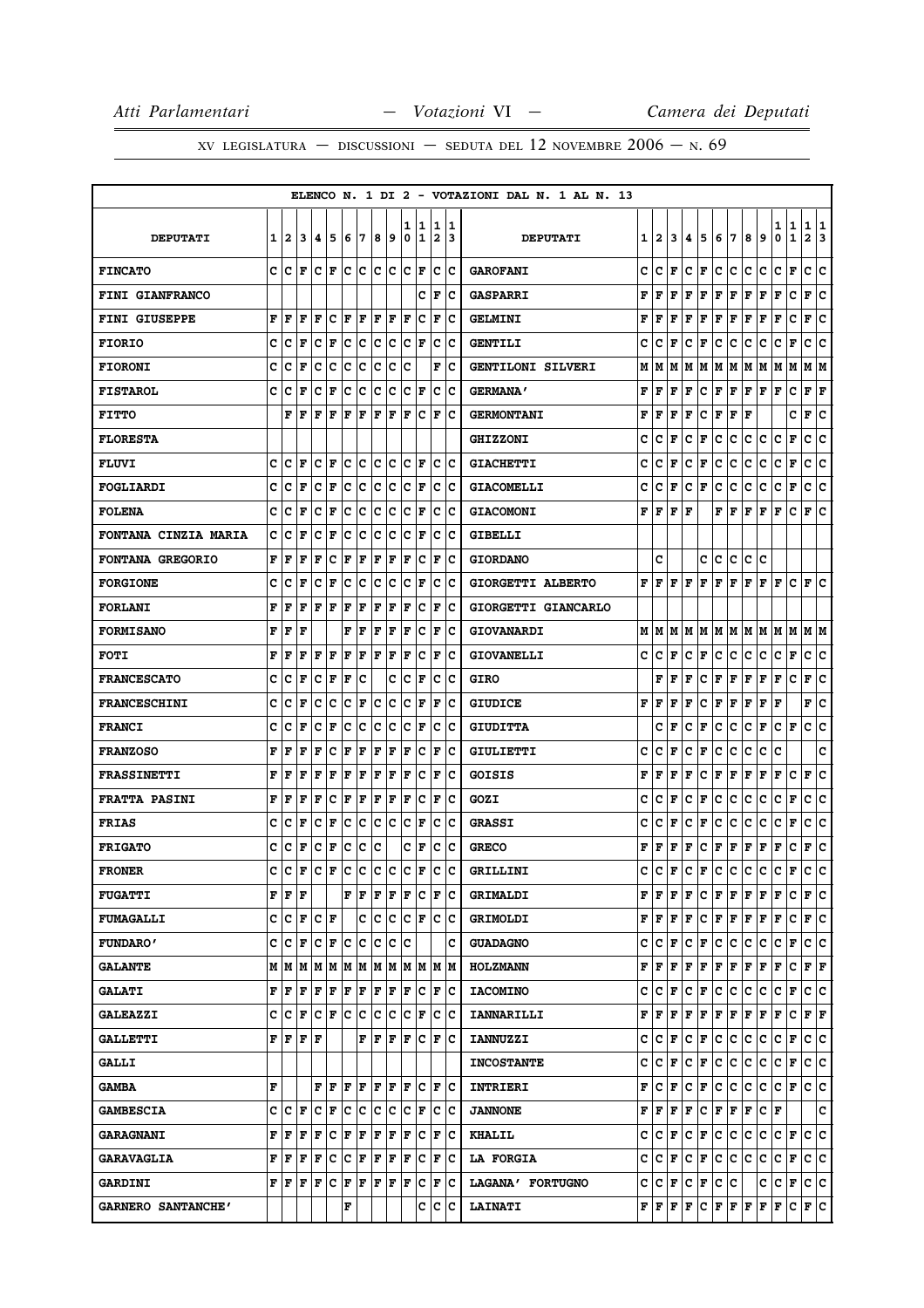## XV LEGISLATURA - DISCUSSIONI - SEDUTA DEL 12 NOVEMBRE  $2006 - N.69$

|                    |   |         |                             |                      |         |     |    |      |     |     |                      |                         |                    | ELENCO N. 1 DI 2 - VOTAZIONI DAL N. 1 AL N. 13 |   |                         |     |                      |             |                          |                                                                                                                                   |                              |     |                      |                |              |     |
|--------------------|---|---------|-----------------------------|----------------------|---------|-----|----|------|-----|-----|----------------------|-------------------------|--------------------|------------------------------------------------|---|-------------------------|-----|----------------------|-------------|--------------------------|-----------------------------------------------------------------------------------------------------------------------------------|------------------------------|-----|----------------------|----------------|--------------|-----|
|                    |   |         |                             |                      |         |     |    |      |     | 1   | 1                    | 1                       | 11                 |                                                |   |                         |     |                      |             |                          |                                                                                                                                   |                              |     | 1                    | 1              | 1            | 1   |
| <b>DEPUTATI</b>    | 1 | 2       | 13                          | 14.                  | 15      | 6   | 17 | 8    | و ا | 0   | 1                    | $\overline{\mathbf{2}}$ | 13                 | <b>DEPUTATI</b>                                |   | 1   2                   | 3   | 4                    | 5           | 6                        | 17                                                                                                                                | 8                            | 9   | 0                    | $\mathbf{1}$   | $\mathbf{2}$ | 13  |
| LA LOGGIA          | F | l F     | l F                         | lF.                  | Ιc      | F   |    |      | FF  | l F | lc                   | l F                     | ١c                 | <b>MANCUSO</b>                                 | F | F                       | F   | F                    | F           | F                        | F                                                                                                                                 | F                            | l F | F                    | c              | $\mathbf{F}$ | lc. |
| LA MALFA           | F | l F     | l F                         | A                    | Ιc      | F   | F  | l F  | lF. | lF. | Iс                   | F                       | Ιc                 | <b>MANTINI</b>                                 | c | c                       | F   | c                    | F           | c                        | c                                                                                                                                 | c                            | c   | c                    | F              | c            | lc. |
| <b>LAMORTE</b>     | F | ١F      | F                           | F                    | l F     | F   | F  | ΙF   | F   | ΙF  | c                    | F                       | Ιc                 | <b>MANTOVANI</b>                               | c | c                       | F   | c                    | F           | c                        | c                                                                                                                                 | c                            | c   | c                    | F              | с            | c   |
| <b>LANDOLFI</b>    | F |         |                             |                      |         |     | F  | F    | F   | F   | Iс                   | F                       | Ιc                 | <b>MARAN</b>                                   | c | c                       | F   | c                    | F           | c                        | c                                                                                                                                 | c                            | c   | c                    | F              | c            | c   |
| <b>LANZILLOTTA</b> | М | M       | M                           | M                    | M       | M   | M  | M    | M   | M   | M                    | M                       | M                  | <b>MARANTELLI</b>                              | c | c                       | F   | c                    | F           | c                        | с                                                                                                                                 | c                            | c   | c                    | $\mathbf F$    | c            | c   |
| <b>LARATTA</b>     | c | c       | F                           | Iс                   | F       | Ιc  | ١c | Ιc   | Iс  | c   | F                    | c                       | Ιc                 | <b>MARCAZZAN</b>                               | F | F                       | F   | F                    | F           | $\mathbf F$              | F                                                                                                                                 | F                            | F   | F                    | $\mathbf C$    | F            | c   |
| LA RUSSA           | F | F       | F                           | F                    | Iс      | F   | F  | F    | F   | F   | Iс                   | F                       | Ιc                 | <b>MARCENARO</b>                               | c | с                       | F   | c                    | F           | c                        | c                                                                                                                                 | с                            | с   | с                    | F              | c            | ١c  |
| <b>LATTERI</b>     | C | Iс      | l F                         | Iс                   | ΙF      | Ιc  | Iс | Ιc   | Iс  | lc. | F                    | c                       | ١c                 | <b>MARCHI</b>                                  | c | c                       | F   | c                    | F           | c                        | c                                                                                                                                 | c                            | c   | c                    | F              | c            | ١c  |
| <b>LAURINI</b>     | F | F       | ΙF                          | F                    | F       | F   | F  | F    | F   | F   | Ιc                   | F                       | Ιc                 | <b>MARGIOTTA</b>                               | c | с                       | F   | c                    | F           | с                        | c                                                                                                                                 | с                            | c   | с                    | F              | c            | lc. |
| <b>LAZZARI</b>     | F | F       | F                           | F                    | c       | F   | F  | ΙF   | F   | ΙF  | c                    | F                       | Iс                 | <b>MARIANI</b>                                 | c | с                       | F   | c                    | F           | c                        | с                                                                                                                                 | с                            | c   | c                    | F              | с            | c   |
| LEDDI MAIOLA       | C | Iс      | F                           | lc                   | ΙF      | Ιc  | c  | Ιc   | c   | lc. | F                    | c                       | Ιc                 | <b>MARINELLO</b>                               | F | F                       | F   | F                    | F           | F                        | F                                                                                                                                 | F                            | F   | F                    | c              | F            | c   |
| <b>LENNA</b>       |   |         |                             |                      |         |     |    |      |     |     |                      |                         |                    | <b>MARINO</b>                                  | c | c                       | F   | c                    | F           | c                        | с                                                                                                                                 | c                            | c   | c                    | F              | c            | c   |
| LENZI              | c | c       | l F                         | lc.                  | ١F      | lc. | ١c | c    | lc  | c   | F                    | c                       | lc                 | <b>MARONE</b>                                  | c | c                       | F   | c                    | F           | c                        | c                                                                                                                                 | c                            | c   | c                    | $\mathbf F$    | c            | c   |
| <b>LEO</b>         | F | F       | l F                         |                      |         | F   | F  | F    | F   | F   | Iс                   | F                       | Ιc                 | <b>MARONI</b>                                  | М | M                       | M   |                      |             | MMMMM                    |                                                                                                                                   | M M                          |     | M M                  |                | M  M         |     |
| <b>LEONE</b>       | F | F       | F                           | F                    | c       | F   | F  | F    | F   | F   | c                    | F                       | Ιc                 | <b>MARRAS</b>                                  |   |                         |     |                      |             |                          |                                                                                                                                   |                              |     |                      |                |              |     |
| <b>LEONI</b>       | т | IΤ      | IΤ                          | T                    | IΤ      | т   | т  | т    | IΤ  | т   | IΤ                   | т                       | IТ                 | <b>MARTELLA</b>                                | c | c                       | F   | c                    | F           | c                        | lc.                                                                                                                               | c                            | c   | c                    | F              | c            | Iс  |
| LETTA              | C |         |                             | c                    | F       | c   | c  | c    | с   | c   | F                    | c                       | Iс                 | MARTINELLI                                     | F | F                       | F   | F                    | F           | F                        | F                                                                                                                                 | F                            | F   | F                    | с              | F            | Ιc  |
| LEVI               |   | MM      | M                           | M                    | M       | M   | M  | M M  |     | lм  | M                    | М                       | lМ                 | <b>MARTINELLO</b>                              | F | l F                     | F   | F                    | F           | F                        | F                                                                                                                                 | F                            | F   | F                    | c              | F            | ١c  |
| <b>LICANDRO</b>    | C | lc      | l F                         | lc                   | F       | lc. | c  |      | c   |     | F                    | c                       |                    | <b>MARTINO</b>                                 | М | M                       | M   | м                    | M           | M                        | M                                                                                                                                 | M                            | M   | M                    | M              | M  M         |     |
| LICASTRO SCARDINO  | F | l F     | l F                         | F                    | Iс      | F   | F  | ΙF   | F   | ΙF  | Ιc                   | F                       | Ιc                 | <b>MARTUSCIELLO</b>                            | F | F                       | F   | F                    | с           | $\mathbf F$              | F                                                                                                                                 | F                            | F   | F                    | c              | F            | Ιc  |
| LI CAUSI           | c | Iс      | l F                         | с                    | ΙF      | c   | Iс | c    | с   | c   | F                    | с                       | Ιc                 | <b>MASCIA</b>                                  | c | с                       | F   | c                    | F           | c                        | c                                                                                                                                 | c                            | c   | c                    | F              | c            | lc. |
| LION               | c | c       | F                           | c                    | l F     | c   | c  | c    | с   | c   | ΙF                   | с                       | Iс                 | <b>MATTARELLA</b>                              | c | c                       | F   | c                    | F           | c                        | c                                                                                                                                 | c                            | c   | с                    | $\mathbf F$    | с            | c   |
| LISI               | F | l F     | F                           | F                    | F       | F   | F  | F    | F   | F   | Iс                   | F                       | Ιc                 | MAZZARACCHIO                                   | F | F                       | F   | F                    | F           | F                        | F                                                                                                                                 | F                            | F   | F                    | c              | F            | lc. |
| <b>LOCATELLI</b>   | c | c       | F                           | c                    | F       | c   | с  | c    | c   | c   | F                    | с                       | Iс                 | <b>MAZZOCCHI</b>                               | F | F                       | F   | F                    | F           | F                        | F                                                                                                                                 | F                            | F   | F                    | с              | F            | ∣c  |
| <b>LOMAGLIO</b>    | c | c       | F                           | c                    | F       | c   | c  | c    | c   | c   | F                    | c                       | Ιc                 | <b>MAZZONI</b>                                 | F | F                       | F   |                      | F           | F                        | F                                                                                                                                 | F                            | F   | F                    | c              |              | C   |
| LOMBARDI           | C | c       | F                           | c                    | F C     |     | c. | c    | lc. | c   | F                    | c                       | lc.                | <b>MELANDRI</b>                                | М | lм                      |     | MM                   |             |                          | м м м м м                                                                                                                         |                              |     | M                    | MM             |              | lм  |
| <b>LO MONTE</b>    |   | FIF     | ١F                          | F                    | C  F  F |     |    | F  F |     | F   | ΙC                   | F                       | ١F                 | <b>MELE</b>                                    |   | FF                      | F F |                      |             | $\mathbf{F} \mathbf{F} $ |                                                                                                                                   | F F                          |     | F                    | С              | F C          |     |
| <b>LONGHI</b>      |   |         | C C F C F C C C C           |                      |         |     |    |      |     |     | C F                  | c c                     |                    | <b>MELLANO</b>                                 |   |                         |     |                      |             |                          | C C F C F C C C C                                                                                                                 |                              |     | $ {\bf C}  {\bf F} $ |                | c c          |     |
| LO PRESTI          |   | F F     | F                           | F                    | Iс      |     | F  |      | F   |     | c                    | F                       | ΙC                 | <b>MELONI</b>                                  |   | FFFFF                   |     |                      |             |                          | $ {\bf C}\, $ ${\bf F}\, $ ${\bf F}\, $ ${\bf F}\, $ ${\bf F}\, $ ${\bf F}\,$                                                     |                              |     |                      | IС             | F C          |     |
| <b>LOVELLI</b>     | c |         | $ {\bf C}  {\bf F} $        |                      | C F C C |     |    | c c  |     |     | C  F                 | c                       | ∣c                 | <b>MENIA</b>                                   |   |                         |     |                      |             |                          |                                                                                                                                   |                              |     |                      |                |              |     |
| <b>LUCA'</b>       | c | c       | F                           | Iс                   | F       | Iс  | c  | c    | c   | c   | F                    | c                       | Ιc                 | <b>MEREU</b>                                   |   | $F$ $F$ $F$ $F$ $\cdot$ |     |                      |             |                          | C   F   F   F   F                                                                                                                 |                              |     |                      | lc.            | F C          |     |
| <b>LUCCHESE</b>    | F | ١F      | F                           | F                    | F       | F   | F  | F    | F   | F   | Iс                   |                         | $ {\bf F} {\bf C}$ | <b>MERLO GIORGIO</b>                           |   |                         |     |                      |             |                          | C C F C F C C C C                                                                                                                 |                              |     |                      | $ C $ F $ C C$ |              |     |
| LULLI              |   | C C F   |                             | C  F                 |         | c   | c  | c c  |     | IC. | F                    | lc.                     | ∣c                 | MERLO RICARDO ANTONIO                          |   |                         |     |                      |             |                          |                                                                                                                                   |                              |     |                      |                |              |     |
| LUMIA              |   | C  C  F |                             | $ {\bf C}  {\bf F} $ |         | c c |    | Ιc   | ΙC  |     | $ {\bf C}  {\bf F} $ | IC.                     | ΙC                 | <b>MERLONI</b>                                 |   | C C F                   |     | $ {\bf C}  {\bf F} $ |             | c c                      |                                                                                                                                   | $ {\bf C} \;   {\bf C} \;  $ |     |                      | $ C $ F $ C C$ |              |     |
| <b>LUONGO</b>      |   | C C F   |                             | C  F                 |         | C C |    | c c  |     |     | C  F                 | IС                      | ΙC                 | <b>META</b>                                    |   |                         |     |                      | C C F C F C |                          | c                                                                                                                                 | c.                           | c c |                      |                |              | c   |
| LUPI               |   | F F     | F                           | F                    | C F F   |     |    | F F  |     | F   | ΙC                   | F                       | F                  | <b>MIGLIAVACCA</b>                             | c | $ {\bf C}  {\bf F} $    |     | c                    | F           | c                        | IC.                                                                                                                               | c                            | IC. | $ {\bf C}  {\bf F} $ |                | c c          |     |
| <b>LUSETTI</b>     |   |         | C C F C F C C C C           |                      |         |     |    |      |     |     | C  F                 |                         | c c                | <b>MIGLIOLI</b>                                | c | $ C $ F                 |     |                      | C F         | c                        | c.                                                                                                                                | A                            | c   | C F                  |                | c c          |     |
| <b>LUSSANA</b>     |   |         | ${\bf F}$ $\bf{F}$ $\bf{F}$ |                      |         | F   |    |      | F   | ١F  |                      | F                       |                    | <b>MIGLIORE</b>                                | c | $ {\tt C} \,  $ F $\,$  |     | с                    | F           | c                        | c                                                                                                                                 | c                            | c   | C                    | F              | c c          |     |
| <b>MADERLONI</b>   |   | C C F   |                             | $ {\bf C}  {\bf F} $ |         | lc. | ∣c | lc   | Ιc  | c   | F                    |                         | c c                | <b>MIGLIORI</b>                                |   |                         |     |                      |             |                          | ${\bf F}   {\bf F}   {\bf F}   {\bf F}   {\bf C}   {\bf F}   {\bf F}   {\bf F}   {\bf F}   {\bf F}   {\bf C}   {\bf F}   {\bf F}$ |                              |     |                      |                |              |     |
| <b>MANCINI</b>     |   |         |                             |                      |         |     |    |      |     |     |                      |                         |                    | <b>MILANA</b>                                  |   | C C F                   |     |                      |             | C F F C                  |                                                                                                                                   |                              | с   | c.                   | F              | c c          |     |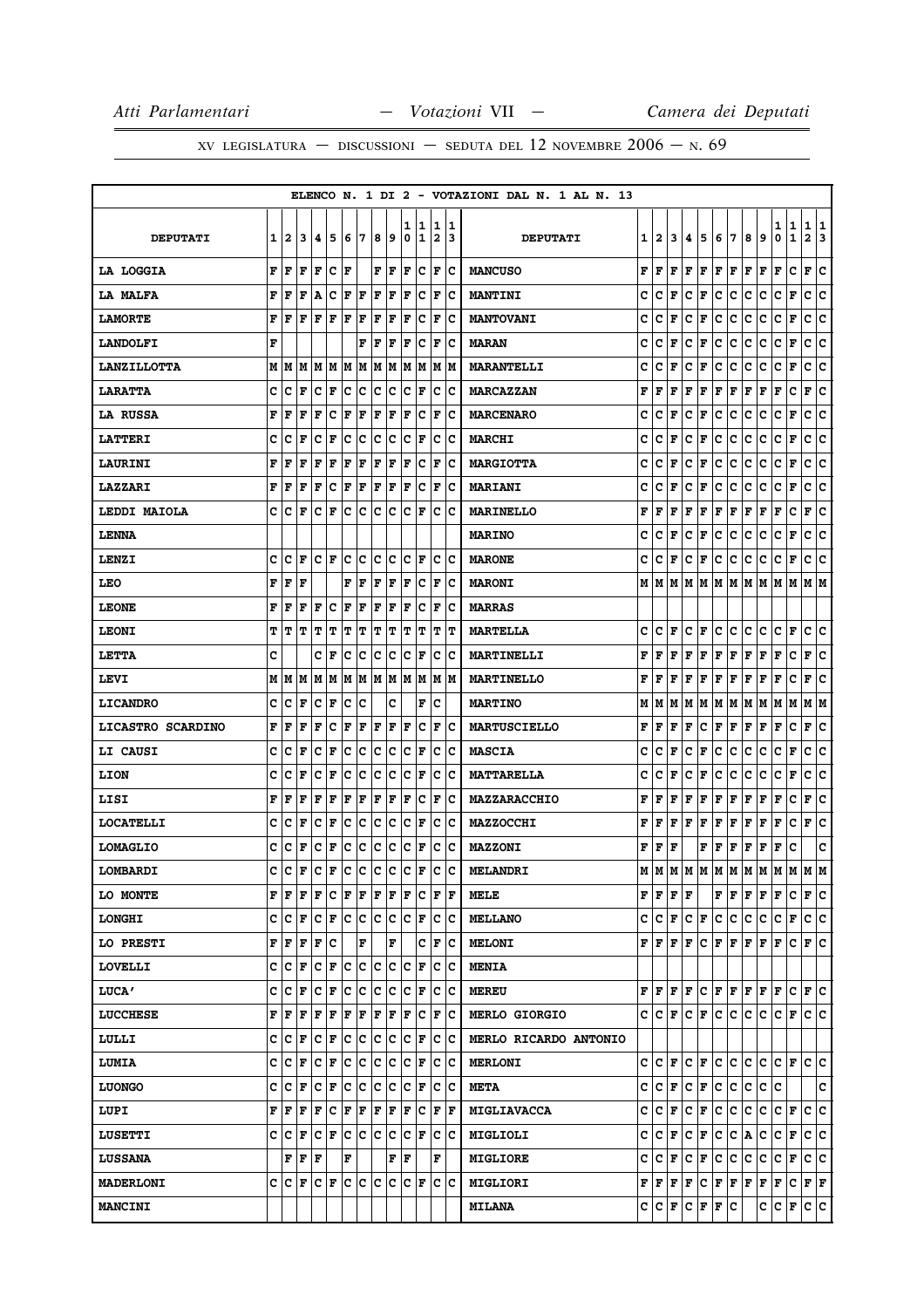|                         |   |              |           |                      |                        |     |     |     |     |        |                  |                              |        | ELENCO N. 1 DI 2 - VOTAZIONI DAL N. 1 AL N. 13 |   |                    |                          |     |     |                                                                                                                                                                                                                                                                                                                                                                                                                                                                                            |                          |     |                                                                                                                         |                      |                   |                      |        |
|-------------------------|---|--------------|-----------|----------------------|------------------------|-----|-----|-----|-----|--------|------------------|------------------------------|--------|------------------------------------------------|---|--------------------|--------------------------|-----|-----|--------------------------------------------------------------------------------------------------------------------------------------------------------------------------------------------------------------------------------------------------------------------------------------------------------------------------------------------------------------------------------------------------------------------------------------------------------------------------------------------|--------------------------|-----|-------------------------------------------------------------------------------------------------------------------------|----------------------|-------------------|----------------------|--------|
| <b>DEPUTATI</b>         | 1 | $\mathbf{2}$ | 3         | 4                    | 5                      | 6   | 7   | 8   | 9   | 1<br>0 | 1<br>$\mathbf 1$ | 1<br>$\overline{\mathbf{2}}$ | 1<br>3 | <b>DEPUTATI</b>                                | 1 | $\mathbf{2}$       | 3                        | 4   | 5   | 6                                                                                                                                                                                                                                                                                                                                                                                                                                                                                          | 17                       | 8   | 9                                                                                                                       | 1<br>0               | 1<br>$\mathbf{1}$ | 1<br>$\mathbf{2}$    | 1<br>3 |
| <b>MILANATO</b>         | F | F            | F         | F                    | c                      | F   | F   | F   | F   | F      | c                | F                            | Ιc     | ORLANDO ANDREA                                 | c | c                  | F                        | с   | F   | c                                                                                                                                                                                                                                                                                                                                                                                                                                                                                          | c                        | с   | c                                                                                                                       | с                    | F                 | c                    | c      |
| <b>MINARDO</b>          | F | F            | F         | F                    |                        |     | F   | F   | F   | F      | c                | $\mathbf F$                  | c      | ORLANDO LEOLUCA                                | c | c                  | F                        | c   |     |                                                                                                                                                                                                                                                                                                                                                                                                                                                                                            | c                        | c   | c                                                                                                                       | c                    | $\mathbf F$       | c                    | c      |
| <b>MINASSO</b>          |   | F            |           | F                    |                        | F   | l F | F   |     | F      | c                |                              | c      | <b>OSSORIO</b>                                 | c | c                  | c                        | c   | F   | c                                                                                                                                                                                                                                                                                                                                                                                                                                                                                          | c                        | c   | c                                                                                                                       | с                    | $\mathbf F$       | c                    | C      |
| <b>MINNITI</b>          | M | M            | M         | M                    | M                      | lМ  | M   | M   | M   | M      | M                | M                            | M      | <b>OTTONE</b>                                  | c | c                  | F                        | с   | F   | c                                                                                                                                                                                                                                                                                                                                                                                                                                                                                          | с                        | с   | c                                                                                                                       | с                    | F                 | с                    | c      |
| <b>MISIANI</b>          | c | c            | F         | c                    | F                      | ΙF  | c   | c   | c   | c      | F                | c                            | c      | PAGLIARINI                                     | c | c                  | F                        | c   | F   | c                                                                                                                                                                                                                                                                                                                                                                                                                                                                                          | c                        | с   | c                                                                                                                       | c                    | F                 | c                    | c      |
| <b>MISITI</b>           | c | c            | ΙF        | c                    | F                      | c   | c   | c   | с   | c      | F                | c                            | Ιc     | PALMIERI                                       |   | F                  | $\vert \mathbf{F} \vert$ | F   | c   | F                                                                                                                                                                                                                                                                                                                                                                                                                                                                                          | F                        | F   | F                                                                                                                       | F                    | c                 | $ {\bf F}  {\bf F} $ |        |
| <b>MISTRELLO DESTRO</b> | F | F            | F         | F                    | c                      | F   | F   | F   | F   | F      | c                | F                            | c      | <b>PALOMBA</b>                                 |   | c                  | F                        |     |     | c                                                                                                                                                                                                                                                                                                                                                                                                                                                                                          | c                        |     | c                                                                                                                       |                      |                   |                      |        |
| <b>MISURACA</b>         | F | c            | F         | F                    | F                      | F   | F   | F   | F   | F      | c                | c                            | c      | <b>PALUMBO</b>                                 | F | F                  | F                        | F   | c   | F                                                                                                                                                                                                                                                                                                                                                                                                                                                                                          | F                        | F   | F                                                                                                                       | F                    | c                 | F                    |        |
| <b>MOFFA</b>            | F | F            | ΙF        | F                    | $\mathbf F$            | F   | F   | F   | F   | F      | c                | F                            | c      | <b>PANIZ</b>                                   | F | F                  | F                        | F   | F   | F                                                                                                                                                                                                                                                                                                                                                                                                                                                                                          | F                        | F   | F                                                                                                                       | F                    | c                 | F                    | Ιc     |
| <b>MONACO</b>           | м | M            | M         | M                    | M                      | lМ  | M   | M   | M   | M      | M                | M                            | M      | PAOLETTI TANGHERONI                            | F | F                  | F                        | F   | c   | F                                                                                                                                                                                                                                                                                                                                                                                                                                                                                          | F                        | F   | F                                                                                                                       | F                    | C                 | F                    | c      |
| <b>MONDELLO</b>         |   |              |           |                      |                        |     |     |     |     |        |                  |                              |        | <b>PAPINI</b>                                  | c | c                  | F                        | с   | F   | c                                                                                                                                                                                                                                                                                                                                                                                                                                                                                          | c                        | с   | с                                                                                                                       | с                    | F                 | с                    | c      |
| <b>MONTANI</b>          | F | F            | F         | F                    | c                      | F   | F   | F   |     |        | c                | F                            | c      | <b>PARISI</b>                                  | М | М                  | M                        | м   | lМ  | М                                                                                                                                                                                                                                                                                                                                                                                                                                                                                          | M                        | м   | M                                                                                                                       | M                    | lМ                | M                    | IМ     |
| <b>MORMINO</b>          |   |              |           |                      |                        |     |     |     |     |        |                  |                              |        | <b>PAROLI</b>                                  | F | F                  | F                        | F   | с   | F                                                                                                                                                                                                                                                                                                                                                                                                                                                                                          | F                        | F   | $\mathbf{F}$                                                                                                            | F                    | c                 | F                    | lc.    |
| <b>MORONI</b>           | F | F            | F         | F                    | c                      | F   | l F | F   | F   | ΙF     | c                | F                            | Iс     | <b>PATARINO</b>                                | F | F                  | F                        | F   | F   | F                                                                                                                                                                                                                                                                                                                                                                                                                                                                                          | F                        | F   | F                                                                                                                       | F                    | c                 | F                    | F      |
| <b>MORRI</b>            | c | c            | F         | c                    | $\mathbf F$            | c   | ∣c  | c   | c   | c      | F                | c                            | Ιc     | PECORARO SCANIO                                | М | М                  | M                        | м   | M   | м                                                                                                                                                                                                                                                                                                                                                                                                                                                                                          | M                        | M   | M                                                                                                                       | M                    | M                 | M   M                |        |
| <b>MORRONE</b>          | C | c            | F         | C                    | $\mathbf F$            | C   | F   | C   | c   | C      | c                | c                            | c      | PECORELLA                                      | F | F                  | F                        | F   | с   | F                                                                                                                                                                                                                                                                                                                                                                                                                                                                                          | F                        | Г   | F                                                                                                                       | F                    | c                 | F                    | lc.    |
| <b>MOSELLA</b>          | C | c            | F         | c                    | F                      | c   | c   | c   | с   | c      | F                | c                            | c      | <b>PEDICA</b>                                  | c | c                  | F                        | c   | F   | c                                                                                                                                                                                                                                                                                                                                                                                                                                                                                          | с                        | c   | c                                                                                                                       | c                    | F                 | с                    | ١c     |
| <b>MOTTA</b>            | c | c            | F         | c                    | F                      | c   | c   | c   | с   | c      | F                | c                            | Ιc     | PEDRINI                                        | c | c                  | F                        | c   | F   | c                                                                                                                                                                                                                                                                                                                                                                                                                                                                                          |                          |     |                                                                                                                         |                      |                   |                      |        |
| <b>MUNGO</b>            | c | c            | F         | c                    | F                      | c   | c   | c   | с   | c      | F                | c                            | c      | PEDRIZZI                                       | F | F                  | F                        | F   | F   | F                                                                                                                                                                                                                                                                                                                                                                                                                                                                                          | F                        | F   | F                                                                                                                       | F                    | c                 | F                    | c      |
| <b>MURA</b>             | c | c            | ΙF        | c                    | F                      | c   | c   | c   | с   | c      | F                | c                            | Iс     | PEDULLI                                        | c | с                  | F                        | с   | F   | c                                                                                                                                                                                                                                                                                                                                                                                                                                                                                          | с                        | с   | с                                                                                                                       | c                    | F                 | c                    | c      |
| <b>MURGIA</b>           | F | F            | F         | F                    | c                      | F   | F   | F   | F   | F      | c                | F                            | c      | <b>PEGOLO</b>                                  |   | c                  | F                        | c   | г   | c                                                                                                                                                                                                                                                                                                                                                                                                                                                                                          | с                        | c   | c                                                                                                                       | c                    |                   | c                    | с      |
| MUSI                    | c | c            | F         | c                    | $\mathbf F$            | c   | ∣c  | c   | c   | c      | F                | c                            | c      | <b>PELINO</b>                                  | F | F                  | F                        | F   | с   | F                                                                                                                                                                                                                                                                                                                                                                                                                                                                                          | F                        | Г   | $\mathbf{F}$                                                                                                            | Г                    | c                 | F                    | c      |
| <b>MUSSI</b>            | М | M            | M         | M                    | M                      | lМ  | M   | M   | M   | M      | M                | M                            | M      | <b>PELLEGRINO</b>                              | c | c                  | F                        | c   | F   | c                                                                                                                                                                                                                                                                                                                                                                                                                                                                                          | c                        | с   | c                                                                                                                       | c                    | F                 | c                    | lc.    |
| <b>NACCARATO</b>        | c | c            | F         | c                    | F                      | c   | c   | c   | с   | c      | F                | c                            | c      | PEPE ANTONIO                                   |   |                    |                          |     |     |                                                                                                                                                                                                                                                                                                                                                                                                                                                                                            |                          |     |                                                                                                                         |                      |                   |                      |        |
| NAN                     | F | F            | F         | F                    | $\mathbf F$            | F   | F   | F   | F   | F      | c                | F                            | l F    | PEPE MARIO                                     | F | F                  | F                        | l F | lc. | F F                                                                                                                                                                                                                                                                                                                                                                                                                                                                                        |                          | F F |                                                                                                                         | F                    | c                 | c                    | lc.    |
| <b>NANNICINI</b>        | c | Iс           | l F       | Iс                   | F                      | lc. | c   | lc. | lc. | lc     | F                | c                            | c      | PERETTI                                        |   |                    |                          |     |     |                                                                                                                                                                                                                                                                                                                                                                                                                                                                                            |                          |     |                                                                                                                         |                      |                   |                      |        |
| <b>NAPOLETANO</b>       | c | c            | F         | с                    | F                      |     | c   | c   | с   | c      | F                | c                            | IС     | <b>PERINA</b>                                  |   |                    |                          |     |     |                                                                                                                                                                                                                                                                                                                                                                                                                                                                                            |                          |     |                                                                                                                         |                      |                   |                      |        |
| <b>NAPOLI ANGELA</b>    | F | F            | l F       | F                    | F                      | lF. | l F | F   | F   | l F    | c                | l F                          | Ιc     | <b>PERTOLDI</b>                                | c | lc.                | F                        | с   | F   | c                                                                                                                                                                                                                                                                                                                                                                                                                                                                                          |                          | с   | c                                                                                                                       | CF                   |                   | c c                  |        |
| <b>NAPOLI OSVALDO</b>   | F | F            | F         | F                    | c                      | F   | F   | F   | F   | F      | c                | F                            | Ιc     | <b>PERUGIA</b>                                 | c | $ {\tt C} \,  $ F  |                          | lc. | F   | c.                                                                                                                                                                                                                                                                                                                                                                                                                                                                                         | c                        | c.  | c                                                                                                                       | c                    | F                 | c c                  |        |
| <b>NARDI</b>            | F | F            | F         | F                    | c                      | F   | F   | F   | F   | F      | F                | F                            | ۱A     | <b>PESCANTE</b>                                | F | F F                |                          | F   | lc. | F F                                                                                                                                                                                                                                                                                                                                                                                                                                                                                        |                          | F F |                                                                                                                         | F                    | lc.               | F C                  |        |
| <b>NARDUCCI</b>         | c | ΙC           | F         | с                    | F                      | lC. | Iс  | lc. | lc. | Iс     | F                | c                            | ١c     | <b>PETTINARI</b>                               | c | $ C $ $\mathbf{F}$ |                          | lc. | F   | lc.                                                                                                                                                                                                                                                                                                                                                                                                                                                                                        | lc.                      | lc. | IC.                                                                                                                     | с                    | F                 | lc Ic                |        |
| <b>NERI</b>             |   |              |           | F                    | F                      | F   | F   | F   | F   | F      | c                | F                            | Ιc     | <b>PEZZELLA</b>                                |   |                    |                          |     |     |                                                                                                                                                                                                                                                                                                                                                                                                                                                                                            |                          |     |                                                                                                                         |                      |                   |                      |        |
| <b>NESPOLI</b>          | F | F            | F         | F                    | c                      | F   | F   | F   | F   | F      | c                | F                            | ١c     | PIAZZA ANGELO                                  | c | lc.                | F                        |     | C F | lC.                                                                                                                                                                                                                                                                                                                                                                                                                                                                                        | lc.                      | lc. | lc.                                                                                                                     | $ {\bf C}  {\bf F} $ |                   | c c                  |        |
| <b>NICCHI</b>           | c | с            | F         | с                    | F                      | IC. | c   | IC. | с   | Iс     | F                | Iс                           |        | PIAZZA CAMILLO                                 | c | $ {\tt C}\, $ F    |                          |     | C F | F                                                                                                                                                                                                                                                                                                                                                                                                                                                                                          | c.                       | ∣c. | с                                                                                                                       | $ C $ F              |                   | c c                  |        |
| <b>NICCO</b>            | c | c            | l F       | c                    | F                      | c   | ∣c  | c   | c   | c      | F                | c                            | Iс     | <b>PICANO</b>                                  | c | c                  | F                        | c   | F   | c                                                                                                                                                                                                                                                                                                                                                                                                                                                                                          | c                        | c   | с                                                                                                                       | c                    | F                 | c c                  |        |
| <b>NUCARA</b>           | F | F            | F         | F                    | F                      | F   | F   | F   | F   | ΙF     | Iс               | F  F                         |        | <b>PICCHI</b>                                  | F | F                  | F                        | F   | IC. | F                                                                                                                                                                                                                                                                                                                                                                                                                                                                                          | $\vert \mathbf{F} \vert$ | F   | F                                                                                                                       | F                    | с                 | c c                  |        |
| <b>OLIVA</b>            |   |              | M   M   M |                      | M  M  M  M  M  M  M  M |     |     |     |     |        |                  | M M                          |        | PIGNATARO FERDINANDO.                          | с | C F                |                          | с   | F   | c                                                                                                                                                                                                                                                                                                                                                                                                                                                                                          | c                        | C   | c                                                                                                                       | c                    | F                 | c c                  |        |
| <b>OLIVERIO</b>         | c | c            | l F       | с                    | F                      | lC. | Iс  | lc. | lc. | Iс     | F                | C                            | ١c     | PIGNATARO ROCCO                                |   |                    | C∣F                      | c   | F   | F                                                                                                                                                                                                                                                                                                                                                                                                                                                                                          | lc.                      | c   | c                                                                                                                       | c                    | F                 | c c                  |        |
| OLIVIERI                |   | C C F        |           | $ {\bf C}  {\bf F} $ |                        | F   | c   | c   | c   | lc.    | F                | lc.                          | ΙC     | PILI                                           |   |                    |                          |     |     | $\mathbf{F} \left  \mathbf{F} \right. \left  \mathbf{F} \right. \left  \mathbf{F} \right. \left  \mathbf{F} \right. \left  \mathbf{F} \right. \left  \mathbf{F} \right. \left  \mathbf{F} \right. \left  \mathbf{F} \right. \left  \mathbf{F} \right. \left  \mathbf{F} \right. \left  \mathbf{F} \right. \left  \mathbf{F} \right. \left  \mathbf{F} \right. \left  \mathbf{F} \right. \left  \mathbf{F} \right. \left  \mathbf{F} \right. \left  \mathbf{F} \right. \left  \mathbf{F} \$ |                          |     |                                                                                                                         | F                    | c                 | F F                  |        |
| <b>OPPI</b>             |   | FF           | F         | F                    |                        | F   | F   | F   | F   | F      | c                | F                            | Ιc     | <b>PINI</b>                                    |   |                    |                          |     |     |                                                                                                                                                                                                                                                                                                                                                                                                                                                                                            |                          |     | ${\bf F}\, \,{\bf F}\, \,{\bf F}\, \,{\bf F}\, \,{\bf F}\, \,{\bf F}\, \,{\bf F}\, \,{\bf F}\, \,{\bf F}\, \,{\bf F}\,$ |                      |                   | $ C $ $\mathbf{F} C$ |        |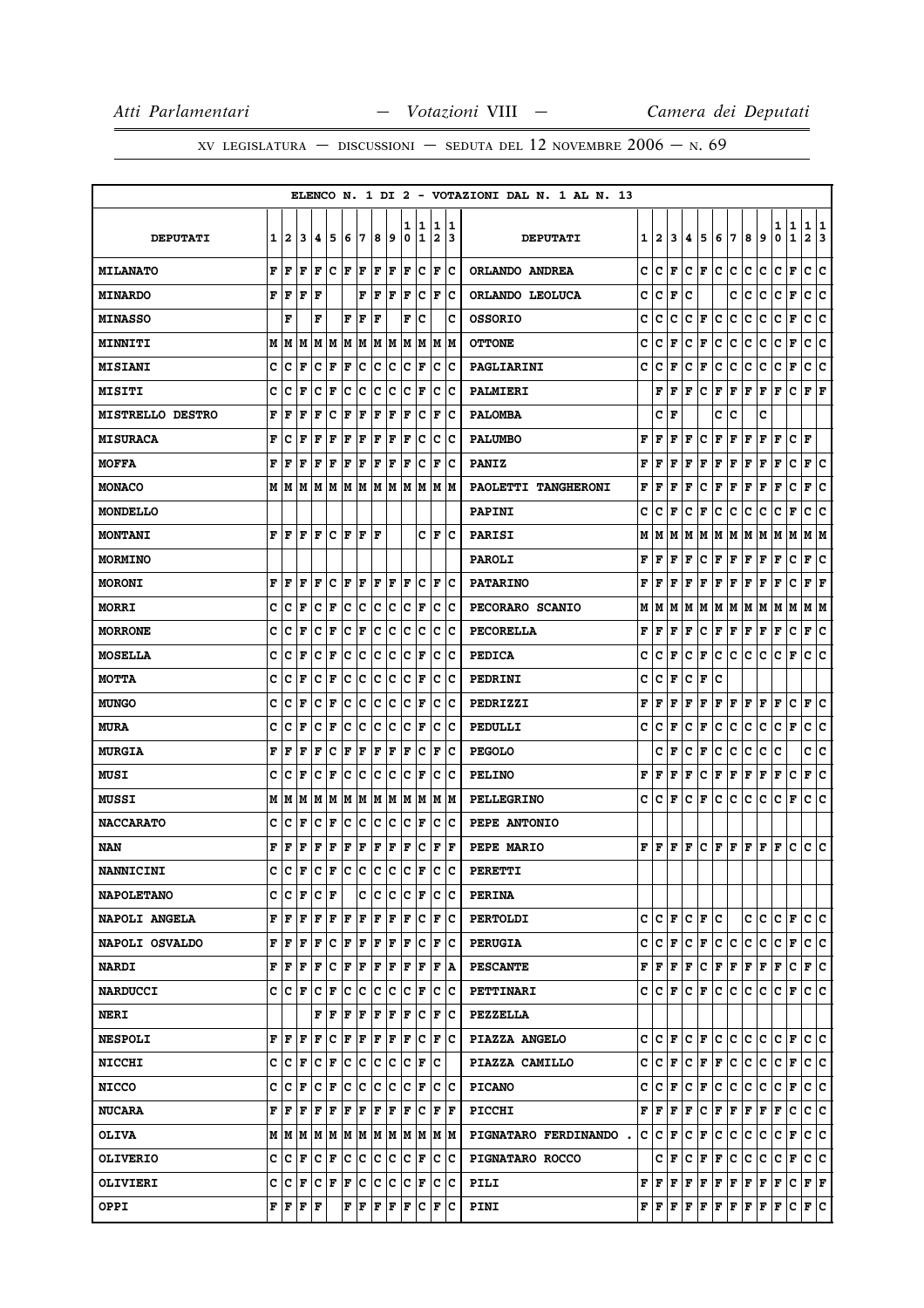|                      |   |     |     |                      |             |     |     |           |     |              |        |                              |        | ELENCO N. 1 DI 2 - VOTAZIONI DAL N. 1 AL N. 13 |   |                           |                      |             |                    |                      |               |                      |     |         |                   |                              |
|----------------------|---|-----|-----|----------------------|-------------|-----|-----|-----------|-----|--------------|--------|------------------------------|--------|------------------------------------------------|---|---------------------------|----------------------|-------------|--------------------|----------------------|---------------|----------------------|-----|---------|-------------------|------------------------------|
| <b>DEPUTATI</b>      | 1 | 2   | 3   | 4                    | 5           | 6   | 7   | 8         | 9   | ı<br>0       | 1<br>1 | 1<br>$\overline{\mathbf{2}}$ | 1<br>3 | <b>DEPUTATI</b>                                | 1 | 2                         | 3                    | 4           | 5                  | 6                    | 7             | 8                    | 9   | 1<br>0  | 1<br>$\mathbf{1}$ | 1<br>1<br>$\mathbf{2}$<br>13 |
| <b>PINOTTI</b>       | c | c   | F   | c                    | F           | c   | c   | c         | с   | $\mathbf{C}$ | F      | c                            | Ιc     | <b>RONCONI</b>                                 | F | l F                       | F                    | F           | c                  | $\mathbf F$          | F             | F                    | F   | F       | с<br>F            | ١c                           |
| <b>PIRO</b>          | C | c   | F   | c                    | $\mathbf F$ | c   | c   | c         | c   | c            | F      | c                            | c      | <b>ROSITANI</b>                                | F | F                         | F                    | F           | F                  | F                    | F             | F                    | F   | F       | c<br>F            | F                            |
| <b>PISACANE</b>      | C | c   | F   | C                    | $\mathbf F$ | c   |     | c         | c   | C            | F      | c                            | Ιc     | ROSSI LUCIANO                                  | F | l F                       | F                    | F           | c                  | $\mathbf F$          | F             | F                    | F   | F       | c<br>F            | ١c                           |
| <b>PISCITELLO</b>    | c | c   | F   | c                    | F           | c   | ∣c  | c         | c   | c            | F      | c                            | Iс     | ROSSI NICOLA                                   | c | c                         | F                    | c           | F                  | с                    | c             | с                    | c   | с       | F                 | lc.<br>c                     |
| <b>PISICCHIO</b>     | М | M   | M   | M                    | M           | lМ  | M   | M         | M   | M            | M      | M                            | M      | ROSSI GASPARRINI                               |   |                           |                      |             |                    |                      |               |                      |     |         |                   |                              |
| <b>PIZZOLANTE</b>    | F | F   | F   | F                    | $\mathbf C$ | F   | F   | F         | F   | F            | c      | F                            | Iс     | <b>ROSSO</b>                                   | F | F                         | F                    | F           | c                  | l F                  |               | F                    | F   | F       |                   | c                            |
| <b>POLETTI</b>       | c | c   | F   | c                    | F           | c   | c   | c         | c   | c            | F      | c                            | c      | <b>ROTONDO</b>                                 | c | c                         | F                    | c           | F                  | с                    | c             | с                    | с   | c       | F<br>с            | c                            |
| <b>POLLASTRINI</b>   | M | M   | M   | M                    | M           | M   | M   | M         | M   | M            | M      |                              | M  M   | <b>RUGGERI</b>                                 | c | с                         | F                    | с           | F                  | c                    | c             | с                    | с   | c       | F<br>С            | c                            |
| <b>PONZO</b>         | F | F   | F   | F                    | C           | F   | F   | F         | F   | l F          | c      | F                            | c      | <b>RUGGHIA</b>                                 | c | c                         | F                    | c           | F                  | c                    | с             | с                    | c   | c       | F                 | c<br> c                      |
| <b>PORCU</b>         |   |     |     |                      |             |     |     |           |     |              |        |                              |        | <b>RUSCONI</b>                                 | c | c                         | F                    | c           | F                  | c                    | c             | c                    | c   | c       | F                 | lc.<br>c                     |
| <b>PORETTI</b>       | c | Iс  | l F | Iс                   | ΙF          | lc. | ١c  | c         | lc  | c            | F      | c                            | Ιc     | <b>RUSSO FRANCO</b>                            | c | c                         | c                    | с           | F                  | с                    | c             | c                    | c   | c       | F                 | lc.<br>c                     |
| <b>PORFIDIA</b>      |   |     |     |                      |             |     |     |           |     |              |        |                              |        | <b>RUSSO PAOLO</b>                             |   |                           |                      |             |                    |                      |               |                      |     |         |                   |                              |
| <b>POTTINO</b>       | F | F   | F   |                      | C           | F   | l F |           |     |              |        |                              | c      | <b>RUTA</b>                                    | c | c                         | F                    | c           | F                  | c                    | c             | c                    | c   | c       | F<br>c            | ١c                           |
| <b>PRESTIGIACOMO</b> | F | F   | F   | F                    | c           | F   | F   | F         | F   | ΙF           | с      | ΙF                           | c      | <b>RUTELLI</b>                                 | М | M                         | lМ                   | M           | M                  |                      | M   M   M   M |                      |     | MM      |                   | M  M                         |
| <b>PREVITI</b>       |   |     |     |                      |             |     |     |           |     |              |        |                              |        | <b>RUVOLO</b>                                  | F | F                         | F                    | F           | F                  | Г                    | F             | F                    | F   | F       | c                 | F F                          |
| <b>PRODI</b>         | M | M   | M   | M                    | M           | M   | M   | M         | M   | M            | M      | M                            | M      | <b>SAGLIA</b>                                  | F | F                         | F                    | F           | с                  | $\mathbf F$          | F             | F                    | F   | F       | c<br>F            | F                            |
| PROIETTI COSIMI      | F | F   | l F | F                    | c           | F   | F   | F         | F   | l F          | c      | l F                          | A      | <b>SALERNO</b>                                 | F | l F                       | F                    | F           | c                  | $\mathbf F$          | $\mathbf{F}$  |                      | F   |         | c<br>F            | lc.                          |
| <b>PROVERA</b>       | c | c   | F   | c                    | $\mathbf F$ | c   | c   | c         | c   | c            | F      | c                            | Ιc     | <b>SAMPERI</b>                                 | c | c                         | F                    | c           | F                  | c                    | c             | c                    | с   | с       | F<br>c            | ١c                           |
| <b>QUARTIANI</b>     | c | c   | F   | c                    | F           | c   | c   | c         | lc  | c            | F      | c                            | c      | <b>SANGA</b>                                   | c | c                         | F                    | c           | F                  | c                    | c             | с                    | c   | c       | $\mathbf F$<br>c  | c                            |
| <b>RAISI</b>         | F |     | F   |                      | F           | F   |     | F         | F   |              |        | F                            |        | <b>SANNA</b>                                   | c | с                         | F                    | c           | F                  | c                    | c             | с                    | с   | c       | F<br>c            | lc.                          |
| <b>RAITI</b>         | c | c   | F   | c                    | $\mathbf F$ | c   | c   | c         | c   | c            |        |                              |        | <b>SANTAGATA</b>                               | М | м                         | M                    | M           | M                  | M                    | M             | M                    | M   | M       | M                 | M   M                        |
| <b>RAMPELLI</b>      | F | F   | F   | F                    | F           | F   | F   | F         | F   | F            | c      | F                            | lF     | <b>SANTELLI</b>                                | F | F                         | F                    | F           | c                  | Г                    | F             | F                    | F   | г       | c<br>Г            | c                            |
| <b>RAMPI</b>         | c | c   | F   | c                    | $\mathbf F$ | c   | c   | C         | c   | C            | F      | c                            | c      | <b>SANZA</b>                                   | F | F                         | F                    | F           |                    | F                    | F             | F                    | F   | F       | c<br>F            | c                            |
| <b>RANIERI</b>       | C | c   | F   | C                    | F           | C   | c   | C         | c   | C            | F      | c                            | lc     | <b>SASSO</b>                                   | c | c                         | F                    | c           | F                  | c                    | с             | c                    | c   | c       |                   | c<br> c                      |
| <b>RAO</b>           | F | F   | F   | F                    | $\mathbf F$ | F   | F   | F         | F   | F            | c      | ΙF                           | Ιc     | <b>SATTA</b>                                   | c | с                         | F                    | c           | F                  | $\mathbf c$          | c             | c                    | F   | c       | c<br>F            | lc.                          |
| <b>RAVETTO</b>       | F | F   | l F | F                    | lc.         | F   | F   | F         | F   | F            | c      | l F                          | c      | <b>SCAJOLA</b>                                 | М | lм                        | M                    | M           | M                  | M                    | M             | M                    | M   | M       | M<br>lМ           | M                            |
| <b>RAZZI</b>         | с | lc. | F   | $ {\bf C}  {\bf F} $ |             | lc. | c   | c         | c   | lc.          | F      | c                            | lc.    | <b>SCALIA</b>                                  |   | ${\bf F}$ $\bf F$ $\bf F$ |                      | F           | F                  | $ {\bf F}  {\bf F} $ |               | $ {\bf F}  {\bf F} $ |     | F       | lc.               | F C                          |
| <b>REALACCI</b>      | M | c   | l F | c                    | F           | lc. | c   | c         | с   | c            | F      | c                            | Iс     | <b>SCHIETROMA</b>                              | c | c                         | F                    | c           | F                  | c                    | c             | c                    | c   | c       | F                 | c c                          |
| <b>REINA</b>         | F | F   | F   | F                    | c           | F   | F   | F         | F   | F            | c      | F                            | F      | <b>SCHIRRU</b>                                 | c | c                         | F                    | c           | F                  | c                    | c             | c                    | c   | c       | F                 | c c                          |
| <b>RICCI ANDREA</b>  | C | c   | F   | c                    | F           | c   | ∣c  | c         | lc  | lc.          | F      | lc.                          | Ιc     | <b>SCOTTO</b>                                  | C | c                         | F                    | $\mathbf c$ | F                  | $\mathbf c$          | c             | c.                   | c   | c       | F                 | c c                          |
| <b>RICCI MARIO</b>   | C | c   | l F | c                    | F           | lc. | lc. | c         | Ιc  | c            | lF.    | c                            | Ιc     | <b>SERENI</b>                                  | c | $ {\bf C}\>  {\bf F} $    |                      | c.          | F                  | c.                   | lc.           | ∣c∙                  | lc. | c       | F                 | c c                          |
| <b>RICEVUTO</b>      | F | F   | F   | F                    | ∣c          | F   | F   | F         | F   | F            | lc.    | F                            | lc     | <b>SERVODIO</b>                                | c |                           | $ {\bf C}  {\bf F} $ |             | $ {\bf C}\, $ F    | c.                   | lc.           | c                    | lc. | c       | F                 | c c                          |
| <b>RIGONI</b>        | c | ١c  | F   | Iс                   | l F         | lc. | ١c  | c         | lc. | c            | F      | c                            | Ιc     | <b>SGOBIO</b>                                  |   | C C F                     |                      |             |                    |                      | c             | lc.                  | c   | с       | F                 | c c                          |
| <b>RIVOLTA</b>       |   |     |     |                      |             |     |     |           |     |              |        |                              |        | SILIQUINI                                      |   |                           |                      |             |                    |                      |               |                      |     |         |                   |                              |
| <b>ROCCHI</b>        |   |     |     |                      |             |     |     |           |     |              |        |                              |        | <b>SIMEONI</b>                                 | F | lF.                       | F                    | F           | F                  | F F                  |               | F                    | F   | F       | lc.               | c                            |
| <b>ROMAGNOLI</b>     | F | F F |     | F                    | c           | F F |     | F F       |     | lF.          | lc.    | F                            | lc     | <b>SINISCALCHI</b>                             | c |                           | $ {\tt C} \,  $ F    |             | $ {\bf C}\, $ F    | c.                   | c.            | c.                   | c   | c       | F                 | c c                          |
| <b>ROMANI</b>        |   |     |     | F                    | lc.         | F   | l F | F         | F   | F            | lc.    | F                            | lc     | <b>SIRCANA</b>                                 | C |                           | C F                  | c.          | F                  | $\mathbf{C}$         | c             | c.                   | c   | c       | F                 | c c                          |
| <b>ROMANO</b>        |   |     |     |                      |             |     |     |           |     |              |        |                              |        | <b>SMERIGLIO</b>                               | c | lc.                       |                      |             | C F                | c.                   | lc.           | c.                   | lc. | lc.     | F                 | c c                          |
| <b>ROMELE</b>        |   | FF  | lF. | F F                  |             |     |     | F F F F F |     |              | ١c     |                              | lc Ic  | SOFFRITTI                                      | c | $ {\bf C}  {\bf F} $      |                      |             | $ {\bf C}\, $ F    | c.                   | c             | lc.                  | c   | c       | F                 | c c                          |
| <b>RONCHI</b>        |   |     |     |                      |             |     |     |           |     |              |        |                              |        | <b>SORO</b>                                    |   | C C F                     |                      |             | $ c _{\mathbf{F}}$ | c.                   | lc.           | c c                  |     | $ C $ F |                   | c c                          |